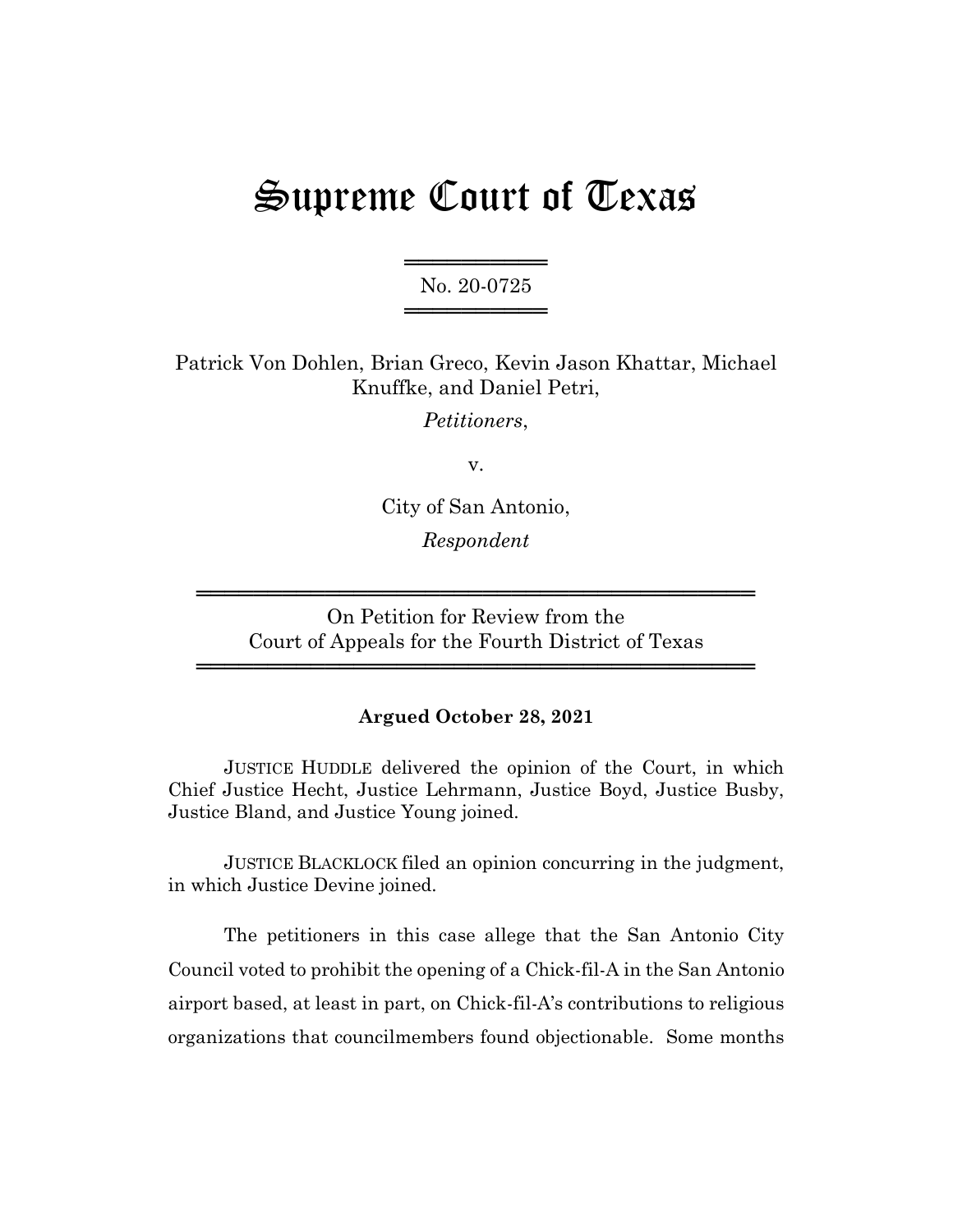later, Texas enacted the "Save Chick-fil-A law." The statute prohibits a governmental entity from taking any adverse action against any person based wholly or partly on the person's membership in, affiliation with, or support of a religious organization. Petitioners, who are would-be customers of the airport Chick-fil-A, sued the City, seeking declaratory and injunctive relief, plus costs and attorney's fees.

The City raised two jurisdictional challenges: governmental immunity and lack of standing. The trial court denied both, but the court of appeals reversed on governmental-immunity grounds and dismissed the case. We hold that petitioners' live pleading does not demonstrate a waiver of governmental immunity. But because the pleading does not affirmatively negate the existence of jurisdiction, we reverse the court of appeals' judgment and remand to allow petitioners an opportunity to replead.

#### **I. Background**

In March 2019, the San Antonio City Council considered whether to approve a proposed concession agreement pursuant to which concessionaire Paradies Lagardère would contract with various vendors who would operate in the San Antonio International Airport. The agreement as initially proposed contemplated the installation of a Chick-fil-A in a 985-square-foot space near Gate A6.

This proposal drew opposition at the March 21, 2019 City Council meeting. According to the petition, Councilmember Roberto Treviño objected to the concession agreement's inclusion of Chick-fil-A and "announced that he wanted Chick-fil-A banned from the San Antonio airport." He elaborated: "The inclusion of Chick-fil-A as a national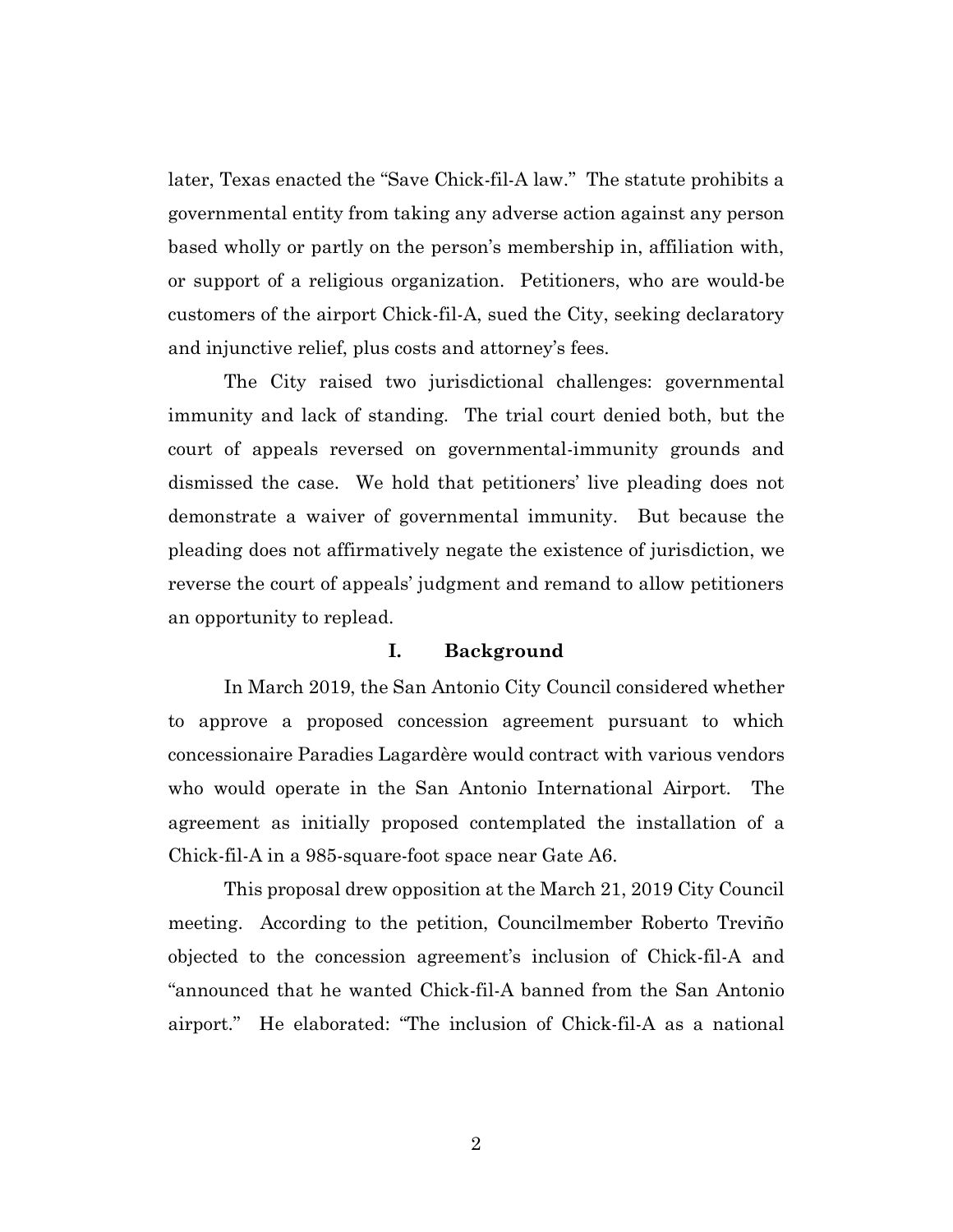brand tenant is something I cannot support. The heart of the LGBTQ community is in District One and the community has come together to voice its disapproval of this proposal because it includes a company with a legacy of anti-LGBTQ behavior." It is alleged that Treviño "moved to approve the agreement with Paradies Lagardère, but with an amendment [that] would direct the city's staff to work with Paradies Lagardère in replacing Chick-fil-A with another vendor."

The petition also alleges that, at that same meeting, Councilmember Manny Pelaez seconded Treviño's motion, citing Chickfil-A's history of "funding anti-LGBTQ organizations." Petitioners allege Pelaez "explicitly stated that he wanted Chick-fil-A banned from the airport because of its donations to certain religious organizations." The petition quotes Pelaez as having said: "I want to make [] sure that when people traverse our airport, the first thing that they see is a San Antonio that is welcoming, and that they not see a symbol that for many people is a symbol of hate."

The petition alleges that some councilmembers opposed the effort to exclude Chick-fil-A from the airport. But, after debate, "the council voted 6-4, with one abstention, to approve the contract with Councilmember Treviño's amendment to ban Chick-fil-A from the airport."

The Texas Legislature responded later that year by passing Senate Bill 1978, popularly known as the "Save Chick-fil-A law." Codified at Chapter 2400 of the Government Code, the statute prohibits a governmental entity from taking "any adverse action against any person based wholly or partly on the person's membership in, affiliation

3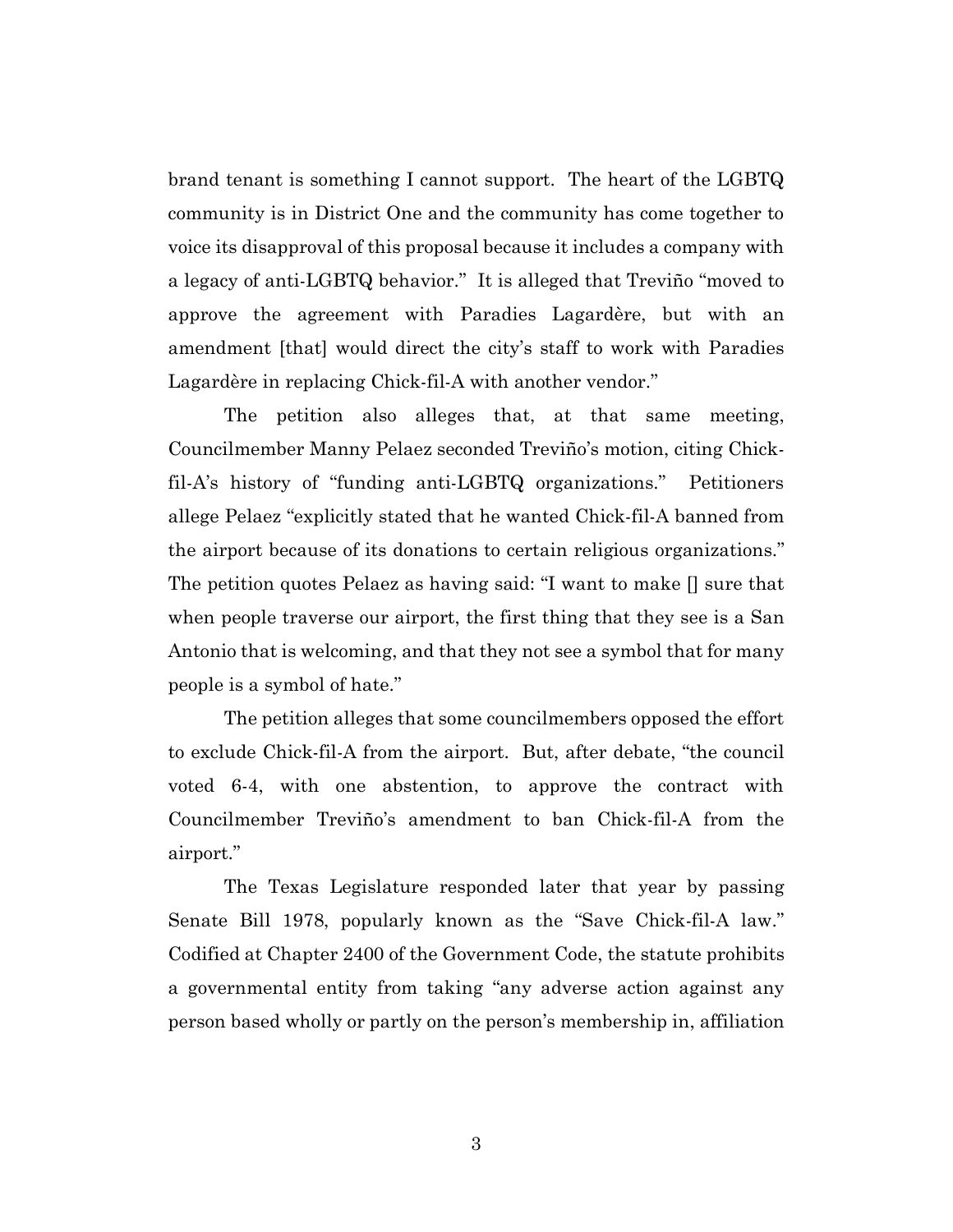with, or contribution, donation, or other support provided to a religious organization." TEX. GOV'T CODE § 2400.002. Section 2400.001 defines "adverse action" to mean "any action taken by a governmental entity" to, among other things, "withhold, reduce, exclude, terminate, or otherwise deny" the following:

- any grant, contract, subcontract, cooperative agreement, loan, scholarship, license, registration, accreditation, employment, or other similar status from or to a person; or
- access to a property, educational institution, speech forum, or charitable fund-raising campaign from or to a person.

*Id.* § 2400.001(1)(A), (F).

Under the heading "Relief Available," the statute provides:

A person may assert an actual or threatened violation of Section 2400.002 as a claim or defense in a judicial or administrative proceeding and obtain: (1) injunctive relief; (2) declaratory relief; and (3) court costs and reasonable attorney's fees.

*Id.* § 2400.003(a). And Section 2400.004, entitled "Immunity Waived," provides:

A person who alleges a violation of Section 2400.002 may sue the governmental entity for the relief provided under Section 2400.003. Sovereign or governmental immunity, as applicable, is waived and abolished to the extent of liability for that relief.

*Id.* § 2400.004.

Chapter 2400 was signed into law in June 2019 and took effect September 1, 2019. Act of May 23, 2019, 86th Leg., R.S., ch. 666, 2019 Tex. Gen. Laws 1939 (current version at TEX. GOV'T CODE §§ 2400.001–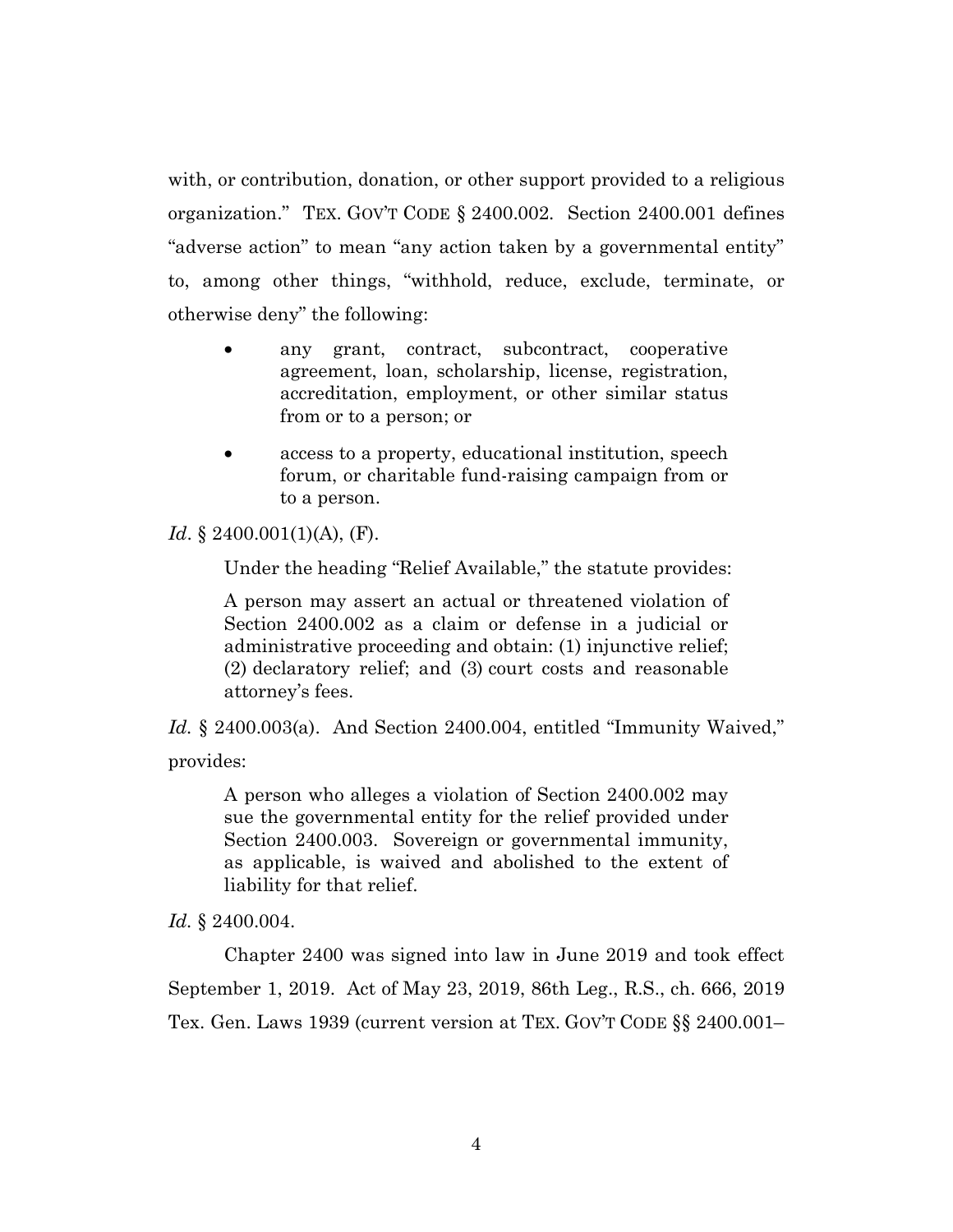.005). Four days later, petitioners, who are five individuals residing in Bexar, Kendall, and Comal County, sued the City and Paradies<sup>1</sup> in Bexar County district court, asserting a violation of Section 2400.002. Petitioners allege that they have standing because they "use[] the San Antonio airport for travel and would patronize Chick-fil-A if the city had not banned it from the airport."

Petitioners allege "[t]he city of San Antonio is violating section 2400.002 by banning Chick-fil-A from its airport." They further allege: "The city's continued exclusion of Chick-fil-A is based 'wholly or partly' on Chick-fil-A's past and present contributions, donations, and support for certain religious organizations, including the Salvation Army and the Fellowship of Christian Athletes, which it provides through [] WinShape, its charitable foundation."

The petition requests the following relief:

- a declaration that the City violated and continues to violate Section 2400.002 by banning Chick-fil-A from the San Antonio airport;
- a temporary and permanent injunction that prevents the City from excluding Chick-fil-A from the San Antonio airport;
- a temporary and permanent injunction that compels the City to install a Chick-fil-A restaurant in the San Antonio airport, consistent with the proposal submitted by Paradies before the Treviño amendment;
- a temporary and permanent injunction that prohibits the City from taking any adverse action

<sup>1</sup> Paradies filed a Rule 91a motion to dismiss, was nonsuited, and is no longer a party. Chick-fil-A has never been a party.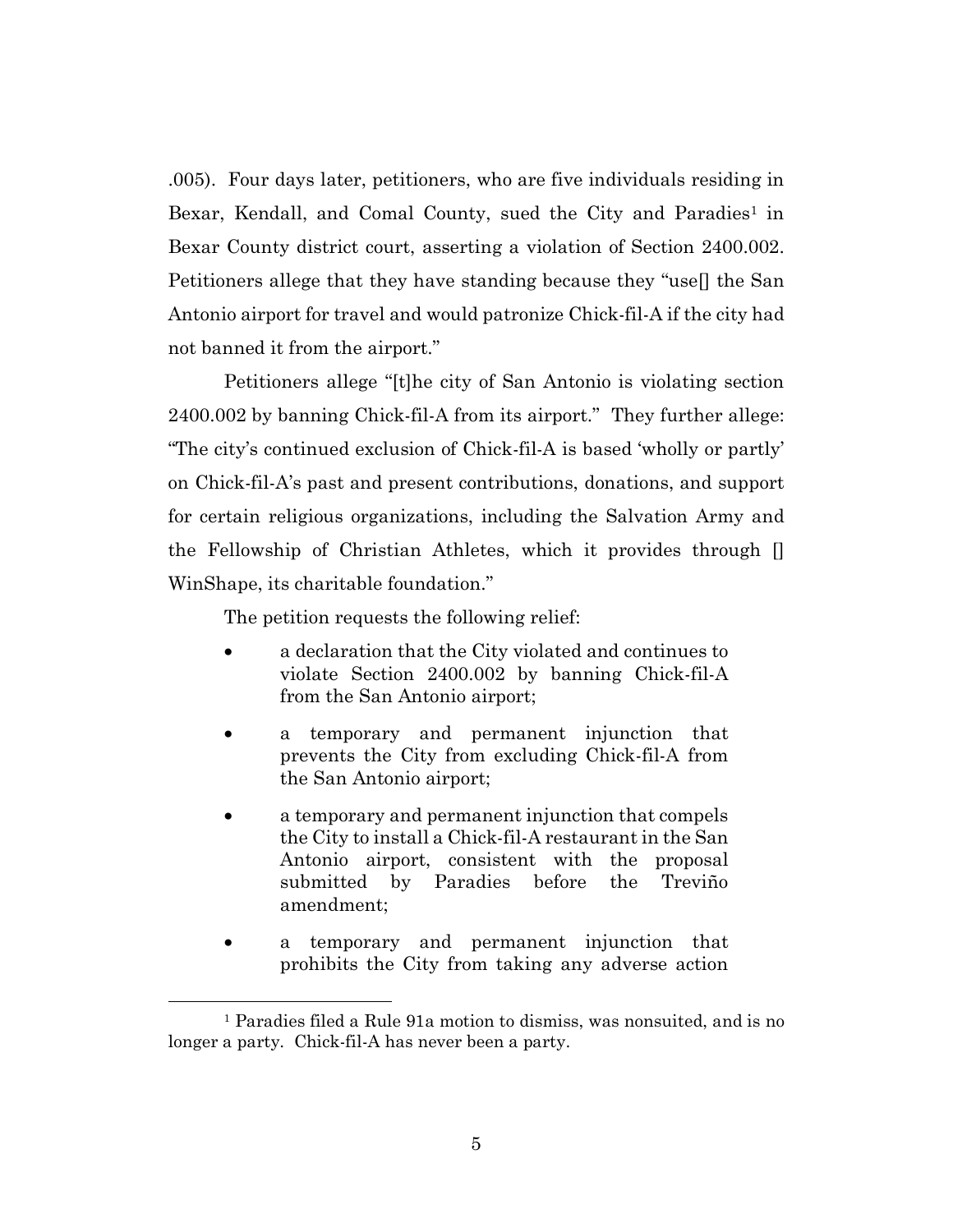against Chick-fil-A or any other person or entity based wholly or partly on that person or entity's support for religious organizations that oppose homosexual behavior;

- all costs of suit and reasonable attorney's fees; and
- all other appropriate relief.

To support their request for a temporary injunction, petitioners allege they "will suffer probable, imminent, and irreparable injury absent a temporary injunction." They add that "[t]he plaintiffs have a probable right to relief because Councilmember Treviño and Pelaez's statements show that the city's exclusion of Chick-fil-A from the San Antonio airport is at least 'partly' based on Chick-fil-A's donations to a religious organization."

The City sought dismissal based on governmental immunity and lack of standing. The City argues, first, that Chapter 2400 does not reach the City's March 21, 2019 conduct—the City Council's vote to amend the concession agreement to exclude Chick-fil-A—because Chapter 2400 was not in effect at the time, and the petition alleges no facts to support the notion that the City violated Section 2400.002 on or after its September 1, 2019 effective date. The City's standing challenge is premised on its contention that petitioners have suffered no injury in fact because being deprived of the ability to buy Chick-fil-A products at the airport is not a concrete, particularized injury, either actual or imminent.

Petitioners dispute the City's contention that Section 2400.004 authorizes lawsuits only by the person who has suffered adverse action at the hands of the governmental entity. They argue that, under Section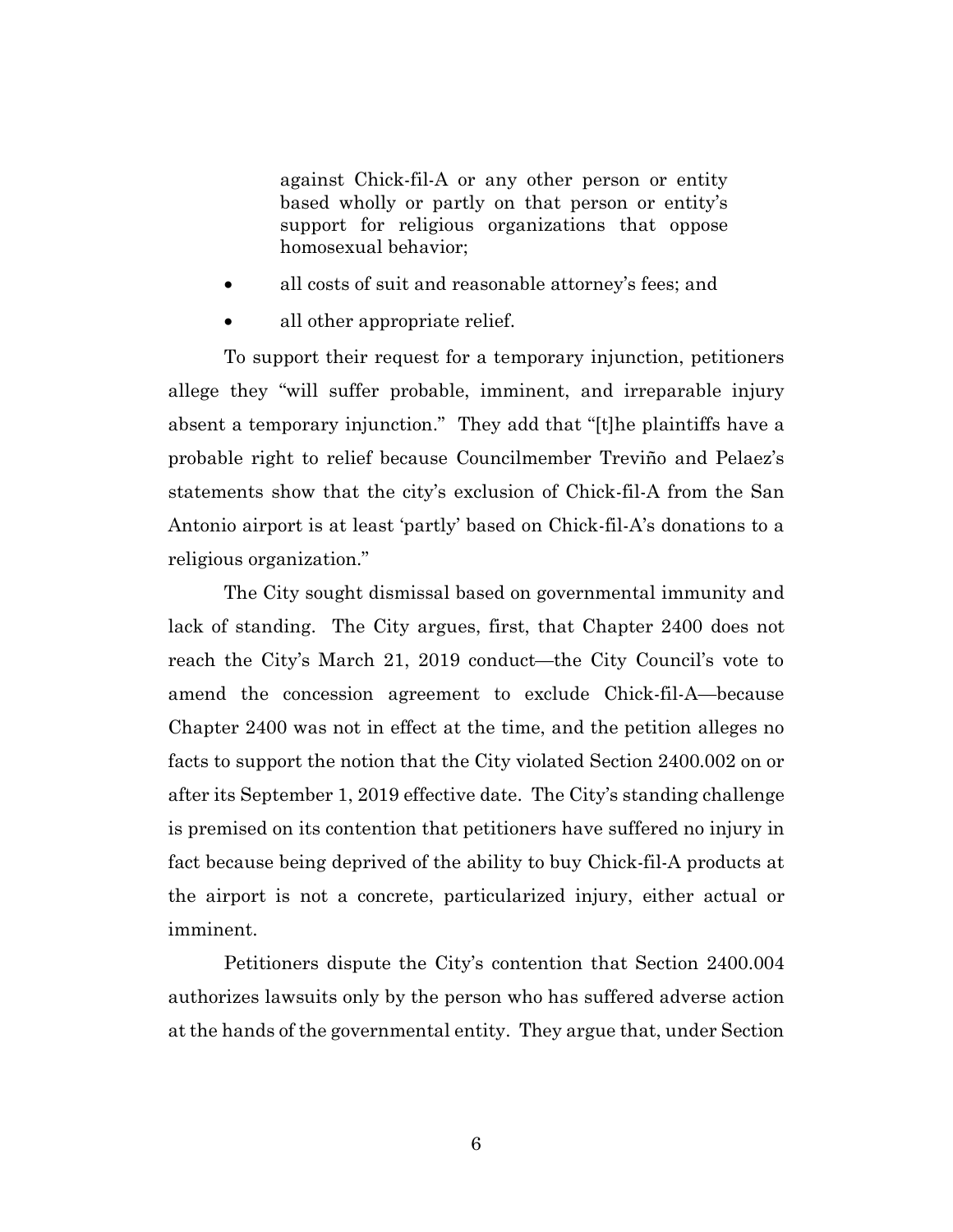2400.004, a person need only "allege" a violation to sue, regardless of whether that person was the victim of the adverse action. They argue, in the alternative, that if a concrete, particularized injury must be shown, theirs qualify. With respect to the statute's temporal reach, petitioners acknowledge that Chapter 2400 did not take effect until September 1, 2019, and is not retroactive. They agree therefore that the City Council's March 21, 2019 vote did not violate Chapter 2400. Rather, they argue the City's exclusion of Chick-fil-A was "ongoing" and that they seek relief solely for the City's actions on or after September 1, 2019.

After a hearing, the trial court denied the City's jurisdictional challenges, and the City appealed. *See* TEX. CIV. PRAC. & REM. CODE § 51.014(a)(8). The Fourth Court of Appeals reversed the trial court's order denying the City's plea to the jurisdiction and rendered judgment dismissing the case for lack of jurisdiction. 612 S.W.3d 503, 505 (Tex. App.—San Antonio 2020). The court of appeals rejected petitioners' argument that immunity was waived. *Id.* at 507–08. It concluded that, although petitioners purported to be seeking only prospective relief, the only plausible remedy for petitioners' claims was invalidation of the previously enacted concession agreement. *Id.* at 507. The court of appeals further held that petitioners' pleading was incurably defective and thus dismissed the case without providing them an opportunity to replead. *Id.* at 508. The court of appeals did not address standing.

In this Court, petitioners ask us to address standing and governmental immunity. They argue that they have demonstrated a waiver of immunity by alleging a violation of Section 2400.002 and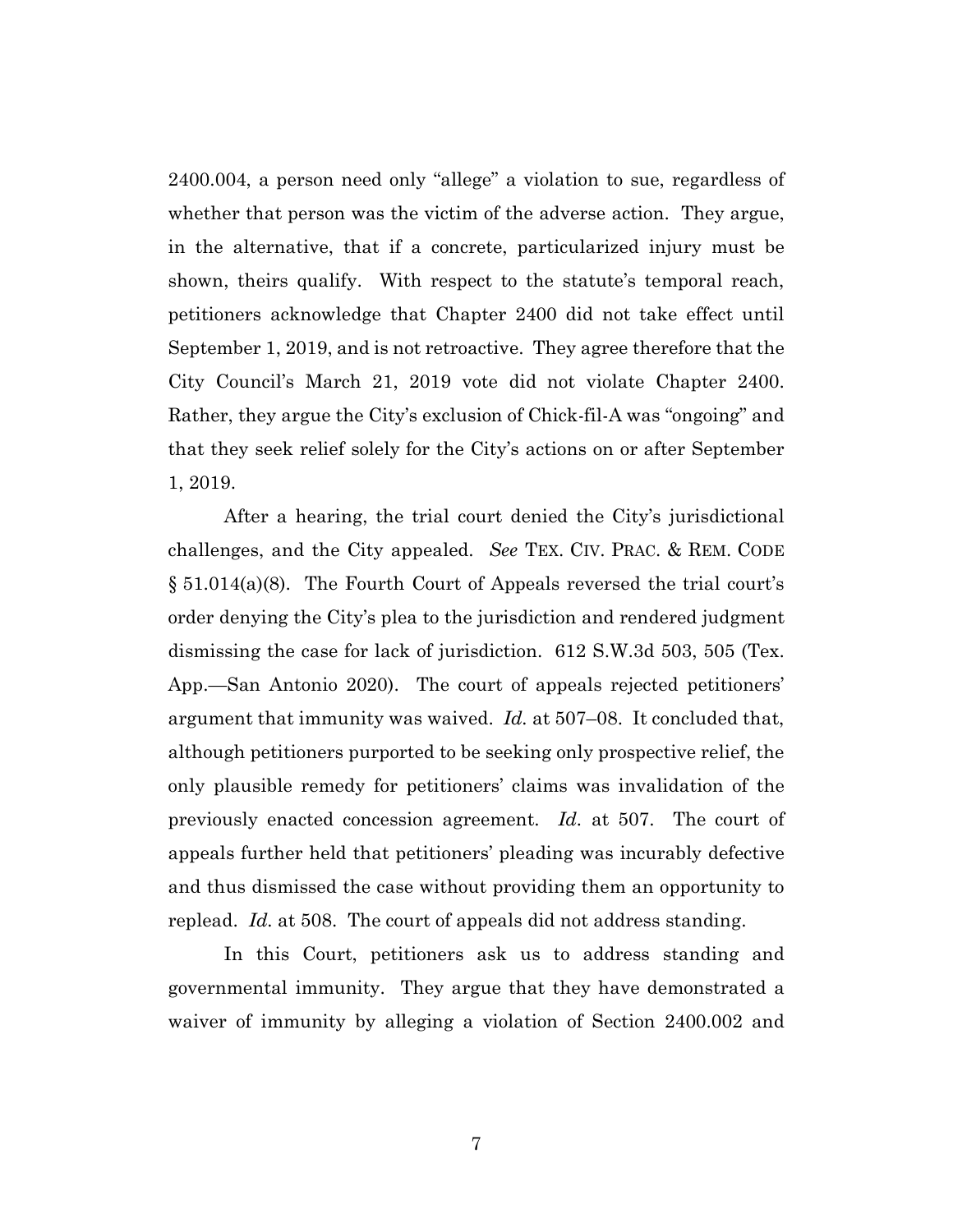seeking declaratory and injunctive relief under Section 2400.003. Petitioners also assert that Chapter 2400 confers standing and, therefore, their argument goes, they need not demonstrate a concrete, particularized injury. Petitioners argue alternatively that even if these standing requirements did apply, they are satisfied here because they have suffered or are at imminent risk of suffering a concrete and particularized injury that is traceable to the City's conduct and will be redressed by a favorable decision.

## **II. Governmental Immunity**

#### **A. General Principles**

We begin with immunity, the basis for the court of appeals' decision. Governmental immunity protects the State's political subdivisions, including its cities, against suits and legal liability. *Hillman v. Nueces County*, 579 S.W.3d 354, 357 (Tex. 2019); *Wichita Falls State Hosp. v. Taylor*, 106 S.W.3d 692, 694 n.3 (Tex. 2003). Governmental immunity therefore bars suit against the City of San Antonio unless the Legislature has waived the City's immunity. *Chambers–Liberty Cntys. Navigation Dist. v. State*, 575 S.W.3d 339, 344 (Tex. 2019). Cities retain immunity unless the Legislature clearly and unambiguously waives it. *See Tooke v. City of Mexia*, 197 S.W.3d 325, 330 (Tex. 2006) ("[A] statute that waives the State's immunity must do so beyond doubt . . . ." (quoting *Taylor*, 106 S.W.3d at 697)). We defer to the Legislature in waiving immunity because it is in a better position to weigh the conflicting public policy interests associated with subjecting the government to liability. *See Wasson Ints., Ltd. v. City of Jacksonville*, 489 S.W.3d 427, 432–33 (Tex. 2016).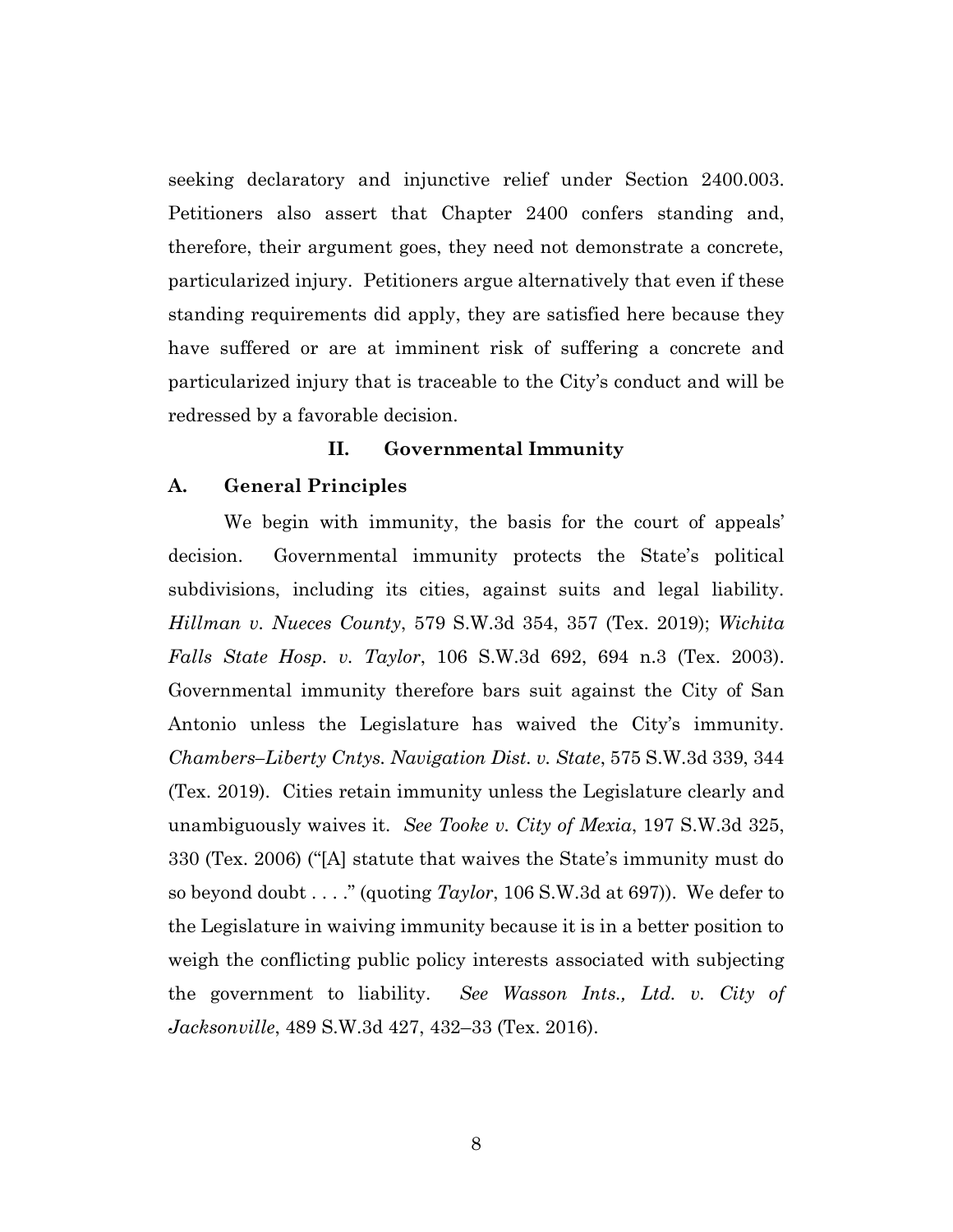Governmental immunity encompasses two related but distinct concepts: "immunity from liability, which bars enforcement of a judgment against a governmental entity, and immunity from suit, which bars suit against the entity altogether." *Tooke*, 197 S.W.3d at 332. A statute can waive immunity from suit, immunity from liability, or both. *State v. Lueck*, 290 S.W.3d 876, 880 (Tex. 2009). Only immunity from suit implicates a court's subject-matter jurisdiction. *Hillman*, 579 S.W.3d at 357. Thus, immunity from suit is properly raised in a plea to the jurisdiction while immunity from liability is not. *Taylor*, 106 S.W.3d at 696 ("Unlike immunity from suit, immunity from liability does not affect a court's jurisdiction to hear a case and cannot be raised in a plea to the jurisdiction.").

In some instances, though, the Legislature has waived immunity from suit "to the extent of liability," which merges the two. *See, e.g.*, *Tex. Dep't of Parks & Wildlife v. Miranda*, 133 S.W.3d 217, 224 (Tex. 2004) ("The Tort Claims Act creates a unique statutory scheme in which the two immunities are co-extensive: 'Sovereign immunity to suit is waived and abolished to the extent of liability created by this chapter.'" (quoting TEX. CIV. PRAC. & REM. CODE  $\S$  101.025(a))). These immunity waivers collapse the jurisdictional and merits inquiries to some degree. *See Alamo Heights Indep. Sch. Dist. v. Clark*, 544 S.W.3d 755, 784 (Tex. 2018). When a statute waives immunity from suit to the extent of liability, it directs the inquiry to the statute's elements and may require a court to consider those elements at both the jurisdictional and merits stages. *See Lueck*, 290 S.W.3d at 883 (holding that certain elements of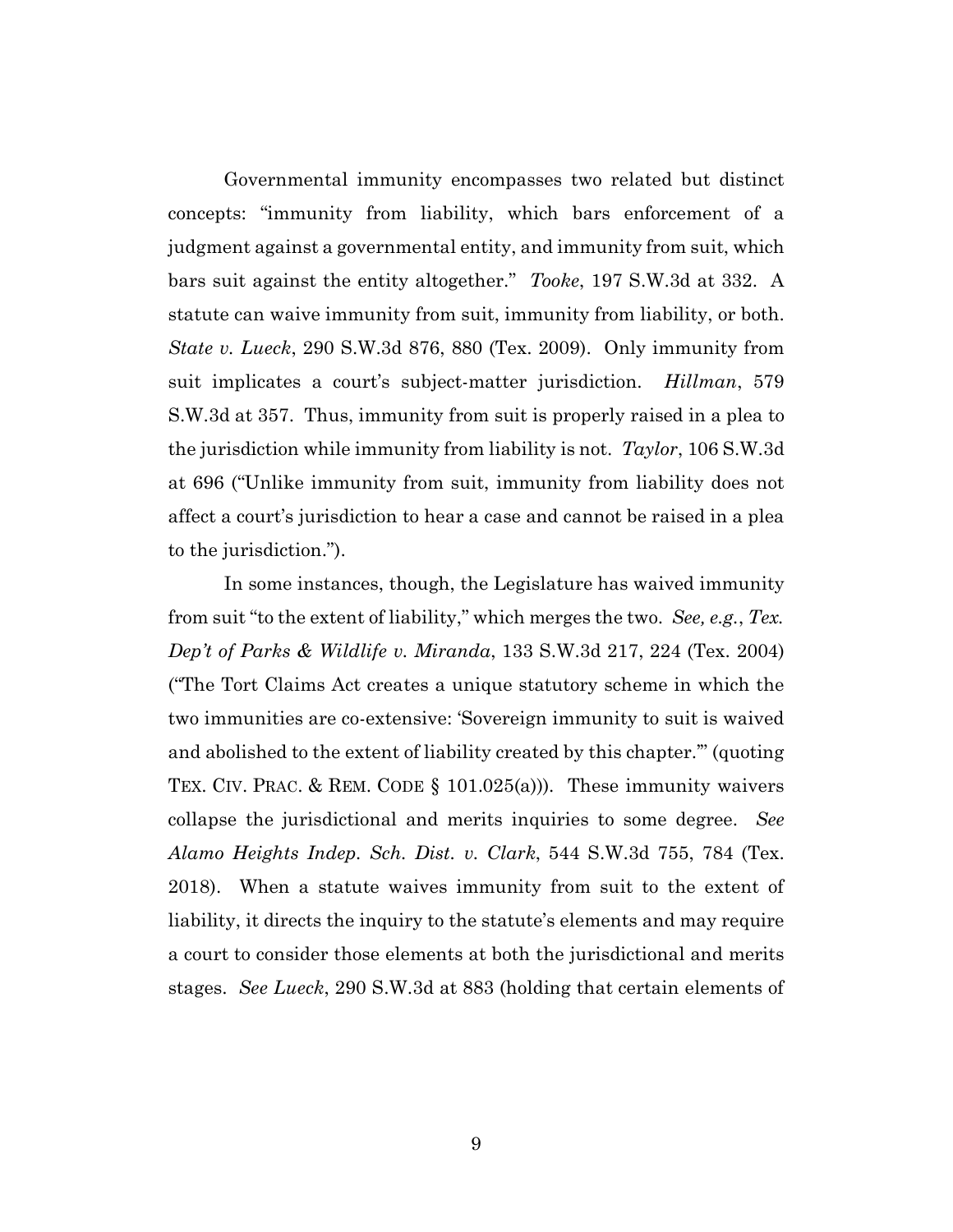the Whistleblower Act "can be considered to determine both jurisdiction and liability").

When immunity is waived for an alleged violation of a statute, at the jurisdictional stage, a plaintiff must "actually allege" a violation of the statute. *Id.* at 881. "Mere reference" to the statute's elements in the pleading is not enough. *Tex. Dep't of Crim. Just. v. Miller*, 51 S.W.3d 583, 587 (Tex. 2001). A plaintiff "actually alleges" violation of a statute "by pleading facts that state a claim thereunder." *Mission Consol. Indep. Sch. Dist. v. Garcia*, 372 S.W.3d 629, 636 (Tex. 2012); *see also Reynosa v. Univ. of Tex. Health Sci. Ctr.*, 57 S.W.3d 442, 444 (Tex. App.—San Antonio 2001, pet. denied) ("The plaintiff has the burden to allege facts that affirmatively demonstrate the lack of governmental immunity and, hence, the court's jurisdiction to hear the cause."). Requiring the plaintiff's pleading to stand on more than bare allegations to trigger immunity protects the use of pleas to the jurisdiction, a longstanding "procedural vehicle to challenge subject matter jurisdiction" that has been used in our "trial courts for over a century and a half." *Lueck*, 290 S.W.3d at 884 (quoting *Miranda*, 133 S.W.3d at 232).

"When a plea to the jurisdiction challenges the pleadings, we determine if the pleader has alleged facts that affirmatively demonstrate the court's jurisdiction to hear the cause." *Miranda*, 133 S.W.3d at 226. If the pleading does not contain sufficient facts to demonstrate the court's jurisdiction but also does not affirmatively demonstrate incurable defects, the plaintiffs are given an opportunity to amend. *Id.* at 226–27. But if the pleading affirmatively negates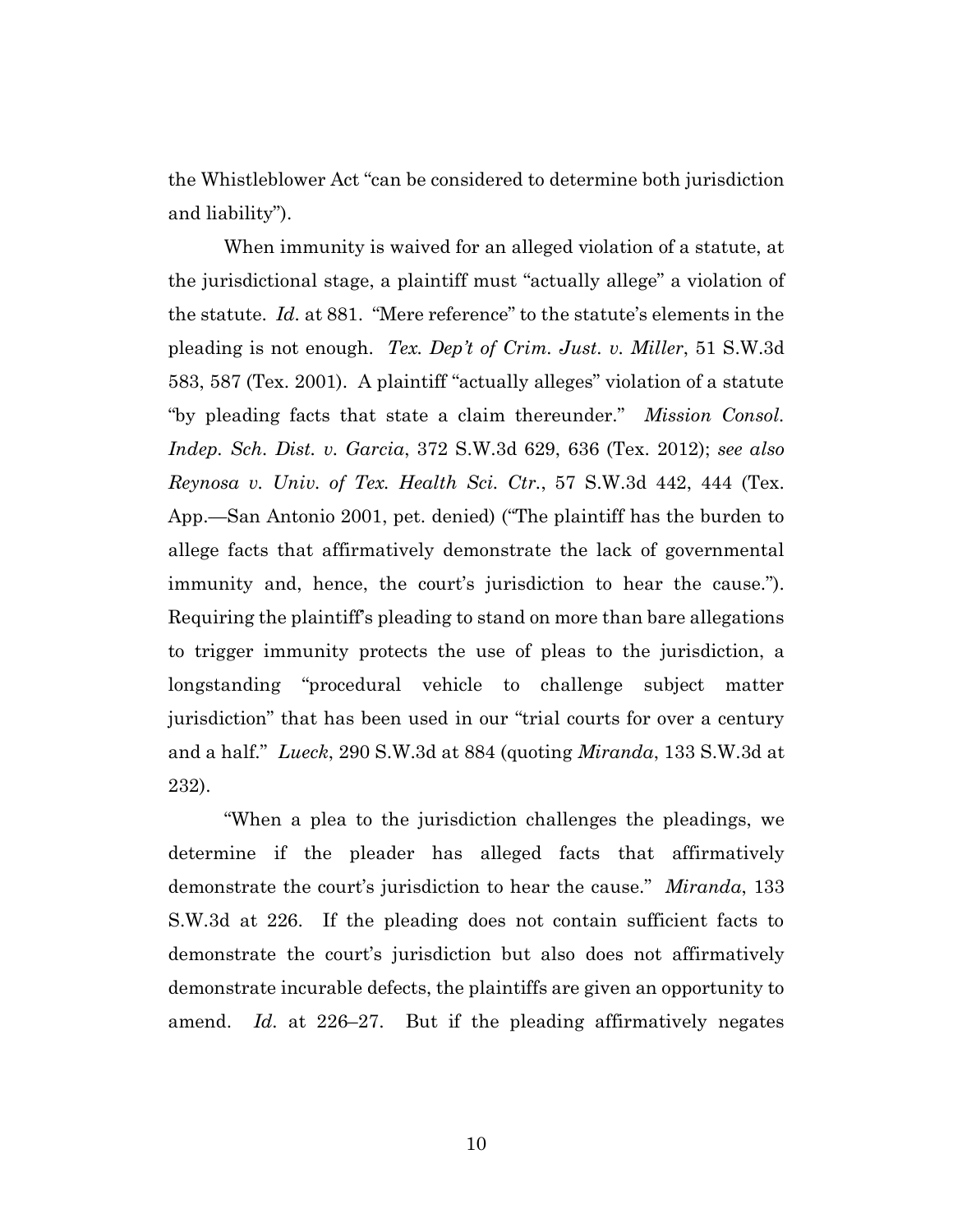jurisdiction, then the plea to the jurisdiction should be granted without the opportunity to amend. *Id.* at 227; *see also Tex. A&M Univ. Sys. v. Koseoglu*, 233 S.W.3d 835, 840 (Tex. 2007) ("[A] pleader must be given an opportunity to amend in response to a plea to the jurisdiction only if it is possible to cure the pleading defect.").

#### **B. Analysis**

As noted, Chapter 2400 explicitly waives sovereign and governmental immunity when a person "alleges" a violation of Section 2400.002. The relevant provision states:

A person who alleges a violation of Section 2400.002 may sue the governmental entity for the relief provided under Section 2400.003. Sovereign or governmental immunity, as applicable, is waived and abolished to the extent of liability for that relief.

TEX. GOV'T CODE § 2400.004.

Petitioners allege the City "is violating" Section 2400.002. In the "Factual Allegations" section of their pleading, petitioners describe at length the history of Chick-fil-A's commitment to Christian organizations and the public statements of Chick-fil-A's then-COO, Dan Cathy. The petition also details the efforts by "activists" to attack Chickfil-A "because it gives money to Christian organizations that accept the Bible as the Word of God." Petitioners then describe in detail the process by which the City ultimately approved the amended concession agreement for the San Antonio airport that would replace Chick-fil-A with another vendor, including multiple quotes from councilmembers on both sides of the debate. All of the factual allegations describing actions by the City relate to conduct that occurred at the March 21, 2019 City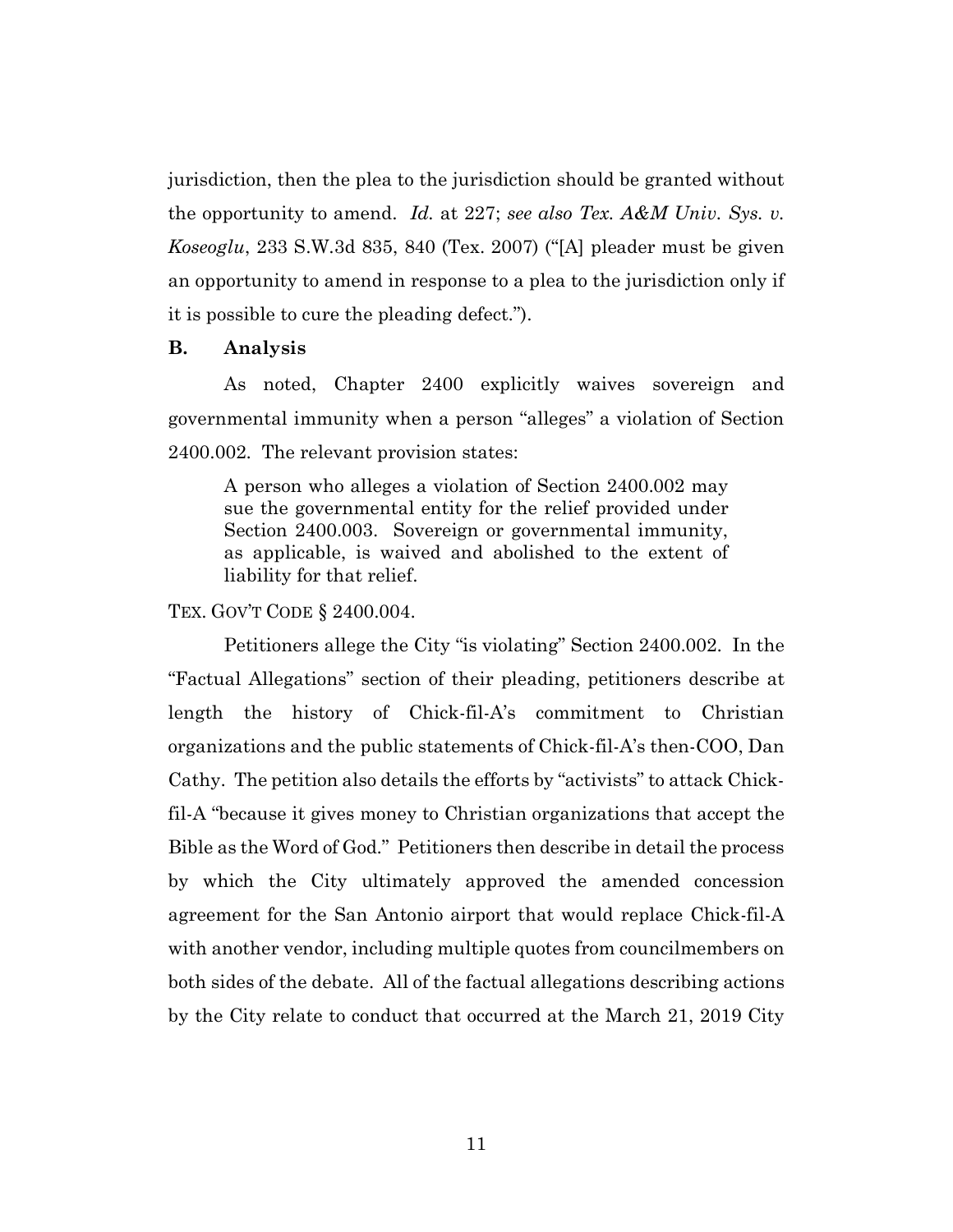Council meeting, well before the statute's September 1, 2019 effective date.

There is an assertion that the City's alleged violation is continuing in nature. Under the heading "Cause of Action," petitioners allege:

The city of San Antonio *is violating* section 2400.002 by banning Chick-fil-A from its airport. The city's *continued exclusion* of Chick-fil-A is based "wholly or partly" on Chick-fil-A's past and present contributions, donations, and support for certain religious organizations, including the Salvation Army and the Fellowship of Christian Athletes . . . . [Emphasis added.]

But the petition alleges no facts to support this assertion; it nowhere describes any "action" by the City after September 1, 2019, that could constitute a violation, as the statute requires. *See id.* § 2400.001(1) (defining "adverse action" as "any *action* taken by a governmental entity" to, among other things, withhold, exclude, or deny a contract or access to a property (emphasis added)). At oral argument, petitioners asserted that the City is taking actions to implement the agreement approved by the City Council and urged us to conclude that is sufficient to invoke Section 2400.004's waiver of immunity. But petitioners conceded that they have not alleged facts describing any actions relating to the agreement's implementation. Indeed, they concede that, without the benefit of discovery, petitioners do not know what those actions may be.

Petitioners argue they are not required, at this stage of the litigation, to allege facts sufficient to demonstrate a waiver of immunity because Section 2400.004 permits any person to "sue the governmental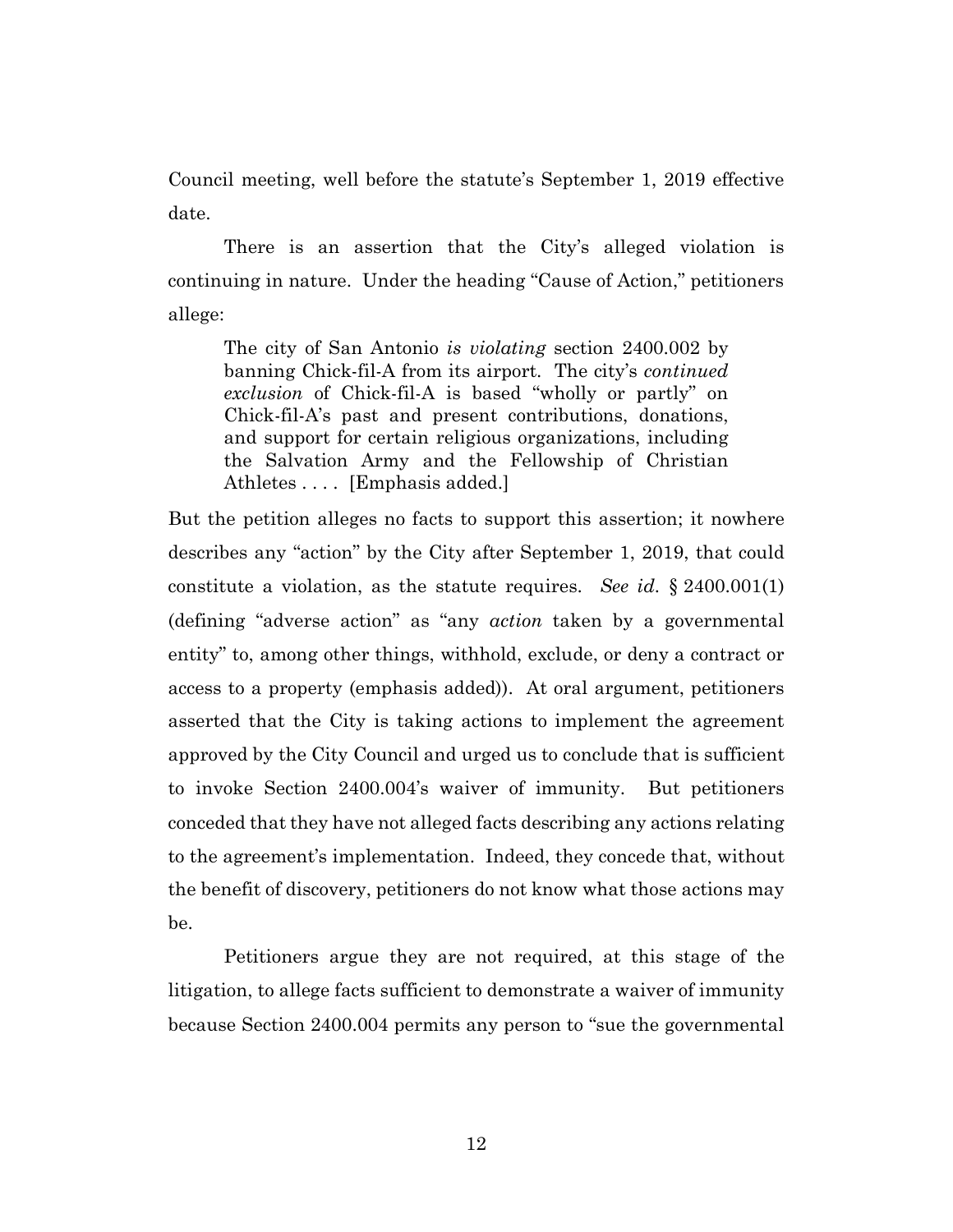entity for the relief provided under Section 2400.003" merely by alleging in conclusory fashion that the governmental entity committed "a violation of Section 2400.002." *See id.* § 2400.004 ("A person who alleges a violation of Section 2400.002 may sue the governmental entity for the relief provided under Section 2400.003.").<sup>2</sup> But under our precedents applying similar immunity-waiver language in other statutes, such a bare assertion of a violation is insufficient. To invoke a waiver of immunity, petitioners must allege facts to support their claim that the City has violated Chapter 2400. *See Lueck*, 290 S.W.3d at 884; *Miranda*, 133 S.W.3d at 230.

*Lueck* is instructive because the Whistleblower Act's immunity provision is virtually identical to Section 2400.004: it states that "[a] public employee who alleges a violation of this chapter may sue the employing state or local governmental entity for the relief provided by this chapter" and that "[s]overeign immunity is waived and abolished to the extent of liability for the relief allowed under this chapter for a violation of this chapter." TEX. GOV'T CODE § 554.0035. A violation of the Whistleblower Act occurs when a governmental entity takes an adverse personnel action against a public employee who in good faith reports "a violation of law" by the employer or another employee to "an appropriate law enforcement authority." *Id.* § 554.002(a). In *Lueck*, the

<sup>2</sup> The City argued in its Rule 91a motion that "[a] person" entitled to sue under Sections 2400.003 and 2400.004 must be a person against whom an alleged adverse action was taken. Under the City's view, petitioners could not sue under Chapter 2400 because no adverse action was alleged to have been taken against them (as opposed to Chick-fil-A). Given our disposition, we express no opinion on the issue and instead note that it may need to be addressed on remand.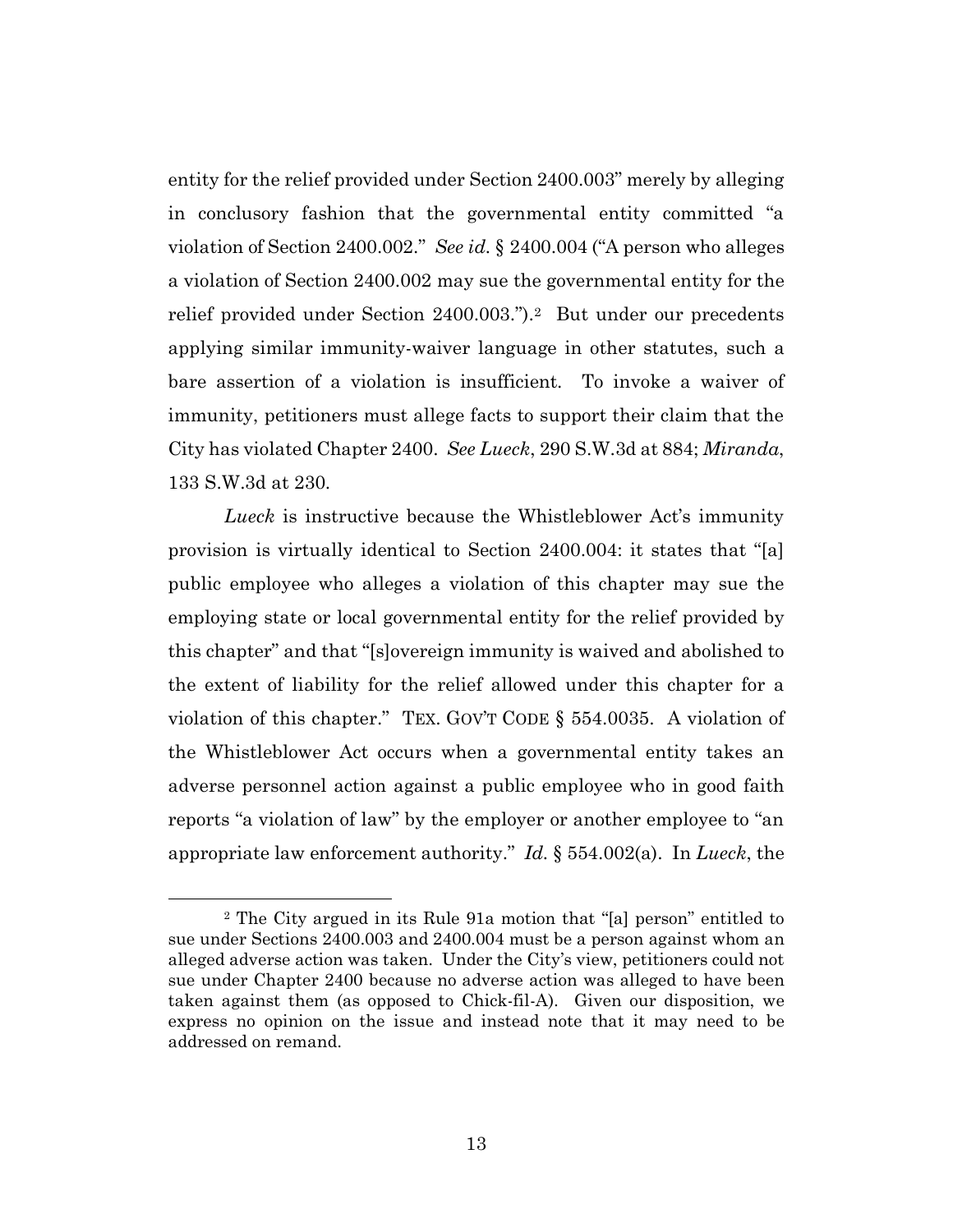plaintiff sued the Texas Department of Transportation (TxDOT) for allegedly firing him in violation of the Whistleblower Act. 290 S.W.3d at 879. Lueck was tasked with coordinating with a private vendor to develop the agency's Statewide Traffic Analysis and Reporting System (STARS), a program designed to collect, analyze, and report traffic data. *Id.* After a billing dispute with the vendor caused TxDOT to suspend work on STARS, Lueck sent an email to his supervisor warning him not to terminate the contract with the vendor because, without STARS, TxDOT "is not capable of handling this data and will, therefore, never be in compliance" with state and federal law. *Id.* TxDOT terminated the contract and fired Lueck on the basis that he knew the vendor had overcharged TxDOT. *Id.*

Lueck's petition alleged that the email to his supervisor constituted a report of a violation of law to an appropriate law enforcement authority because it reported that TxDOT would violate state and federal law if TxDOT did not resolve the dispute with the vendor. TxDOT filed a plea to the jurisdiction on immunity grounds, arguing that Lueck's report did not invoke the Whistleblower Act's waiver of immunity because he (1) did not actually report a violation of law and (2) sent his report to his supervisor rather than an appropriate law enforcement authority. *Id.* at 880. Lueck countered that his allegations of a Whistleblower Act violation, standing alone, triggered the statute's waiver of immunity. *Id.* at 879–80.

We cautioned that, when a statute waives immunity for one who "alleges a violation" of the statute, it is not enough for the pleading to have "merely referenced the chapter" to invoke a waiver. *Id.* at 882.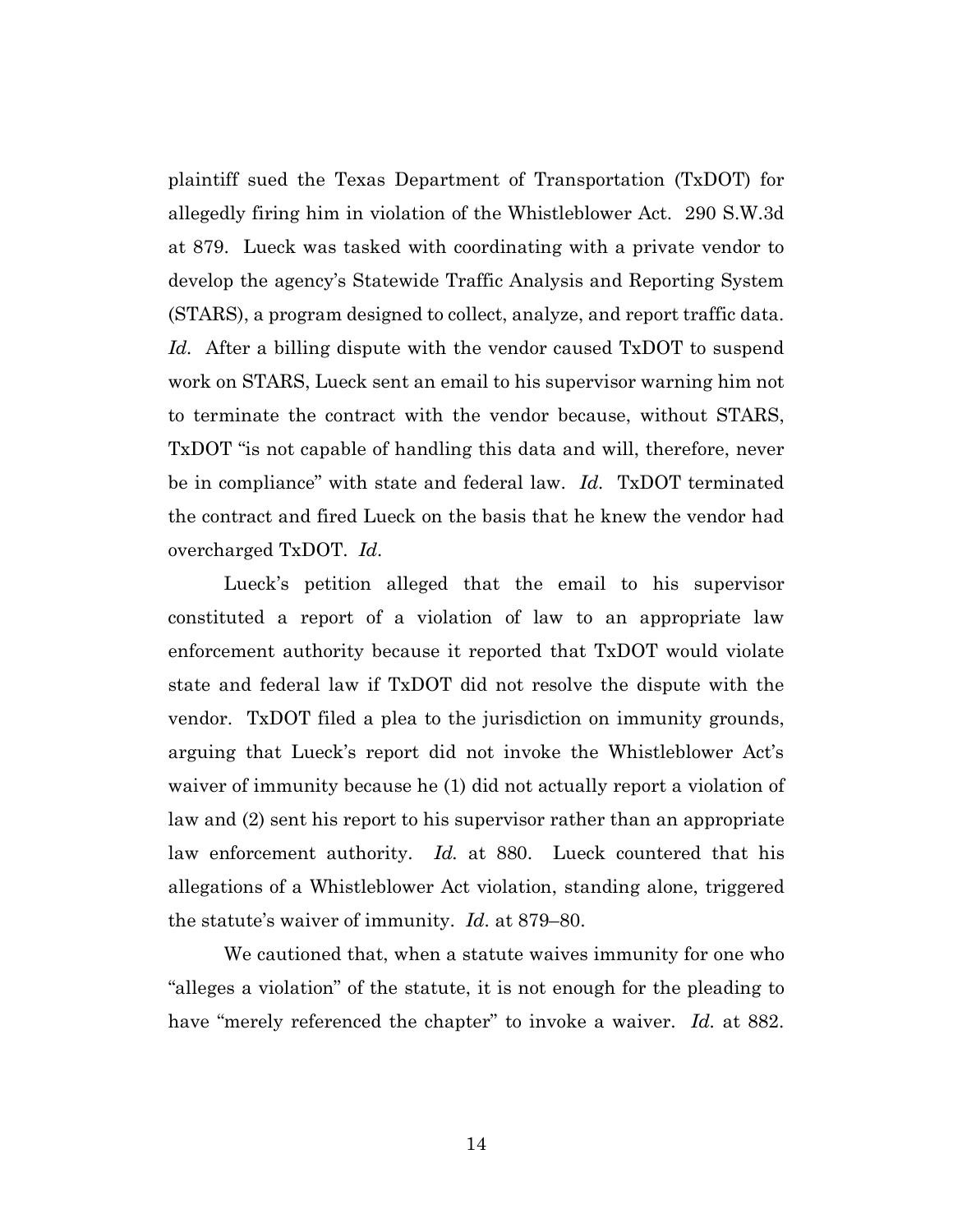Rather, we held that the Whistleblower Act's immunity provision required Lueck to "actually allege a violation" of the statute, meaning the statute's underlying elements were relevant to determining whether immunity had been waived. *Id.* at 881*.* Lueck's pleading affirmatively demonstrated that he did not allege a violation of the statute because his report detailed regulatory non-compliance, not a violation of law, and was sent to his supervisor, not a law enforcement authority. *Id.* at 885– 86. We explained that, although a plaintiff does not have to "prove his claim" at the jurisdictional stage, "bare allegations" are not enough to waive immunity when immunity is predicated on "alleg[ing] a violation" of a statute. *Id.* at 884. Otherwise, any superficial reference to the statute in a pleading would be sufficient to waive immunity, a result the Legislature did not intend. *Garcia*, 372 S.W.3d at 637.

The Texas Tort Claims Act (TTCA) also contains an immunitywaiver provision like Chapter 2400. *See* TEX. CIV. PRAC. & REM. CODE § 101.025(a) ("Sovereign immunity to suit is waived and abolished to the extent of liability created by this chapter."). Our cases interpreting the TTCA similarly look to the statute's underlying elements in determining whether immunity has been waived. *See, e.g.*, *Miranda*, 133 S.W.3d at 225. In *Miranda*, a woman sustained injuries after a tree limb fell on her at a state park. *Id.* at 220. The Mirandas sued the Texas Parks and Wildlife Department for negligence and gross negligence. *Id.* at 220–21. The Department filed a plea to the jurisdiction based on sovereign immunity. *Id.* at 221.

We noted that the TTCA waives sovereign immunity for claims arising from premises defects and incorporates the limitations on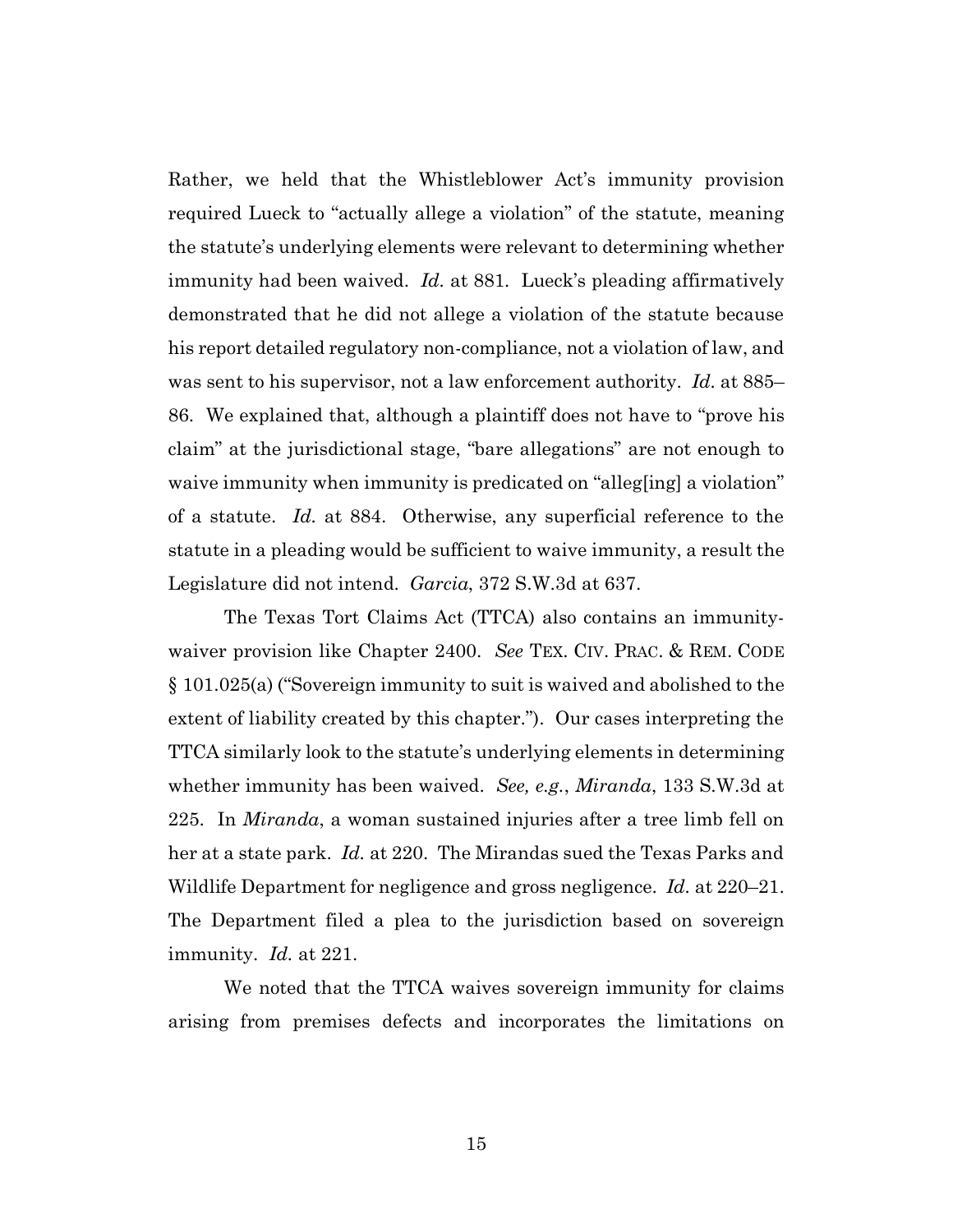liability articulated in the recreational use statute under Chapter 75. *See* TEX. CIV. PRAC. & REM. CODE § 101.058 ("To the extent that Chapter 75 limits the liability of a governmental unit under circumstances in which the governmental unit would be liable under [the TTCA], Chapter 75 controls."). Because the Mirandas were camping and picnicking at the time of the incident, we looked to the recreational use statute to determine whether immunity was waived under the TTCA. *Miranda*, 133 S.W.3d at 225. The recreational use statute limits the Department's duty for premises defects to that owed to a trespasser, and thus sovereign immunity was waived only if the governmental entity was grossly negligent. *Id.* We explained that for immunity to be waived the Mirandas had to "allege sufficient facts to establish that the Department was grossly negligent." *Id.* at 230. Turning to the pleadings, we held that the Mirandas met that standard by detailing several factual allegations, including that Miranda was struck by a falling tree branch that severely injured her; that the unpruned and uninspected tree branches created a dangerous, defective condition; and that the Department knew of the dangers of the tree branches but failed to make the premises safe or warn her of the danger. *Id.*

Consistent with *Lueck* and *Miranda*, to waive immunity, a plaintiff must plead sufficient facts to actually allege a violation of Chapter 2400. The immunity provision in Section 2400.004 directs the inquiry to Section 2400.002, which prohibits "adverse actions" based in part on support of a religious organization. TEX. GOV'T CODE §§ 2400.002, .004. And Section 2400.001 defines "adverse action" to require an "action" by the governmental entity. *Id.* § 2400.001(1). Thus,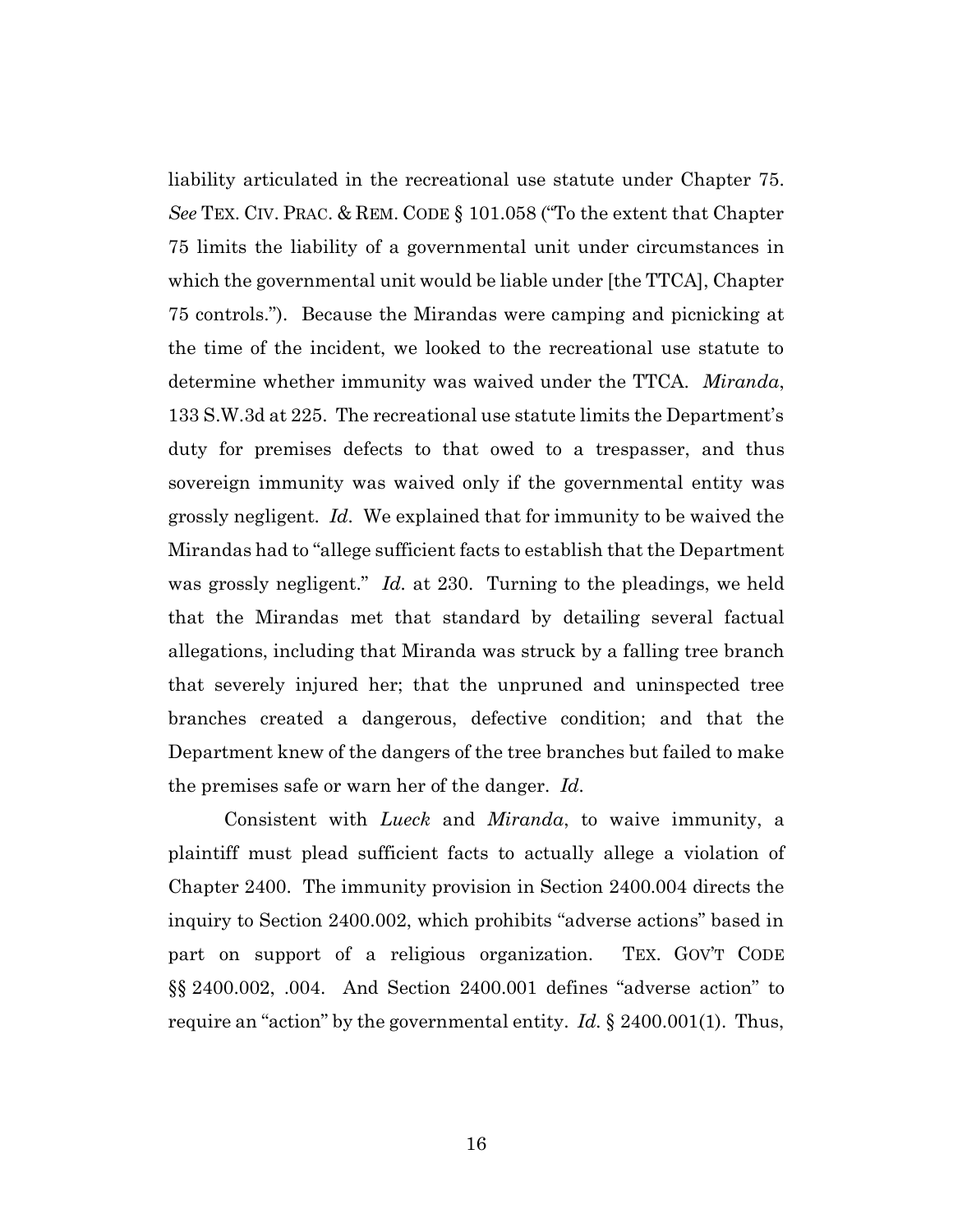to invoke Section 2400.004's waiver of immunity, a plaintiff must plead facts describing actions that constitute the prohibited "adverse action" the governmental entity took based on a person's membership in, affiliation with, or support provided to a religious organization.

Here, petitioners do not plead sufficient facts to "actually allege a violation" of Chapter 2400 because they fail to point to any specific "action" the City took on or after September 1, 2019, that could constitute an "adverse action" under Section 2400.002. *See Lueck*, 290 S.W.3d at 881. The City Council's vote to adopt the Treviño amendment and thereby exclude Chick-fil-A from the airport cannot constitute an adverse action because all agree it occurred six months before Chapter 2400 took effect. Because there is no factual allegation to support petitioners' assertion that the City has taken actions that could constitute an adverse action after the statute's effective date, the petition is insufficient to invoke Section 2400.004's waiver of immunity. *See id.* at 884.

Our concurring colleagues concede that the petition alleges no adverse action by the City after Chapter 2400's effective date. Yet, in their view, petitioners have sufficiently alleged a credible threat of a violation because the City Council's vote and other conduct pre-dating Chapter 2400's effective date constitute "forward-looking direction" from the City Council, which allows "a permissible assumption" that the City would violate Chapter 2400 after it became effective. *Post* at 5 (Blacklock, J., concurring in the judgment). The concurrence relies on *In re Abbott*, 601 S.W.3d 802 (Tex. 2020), in which we held that judges challenging an executive order lacked standing. We reasoned that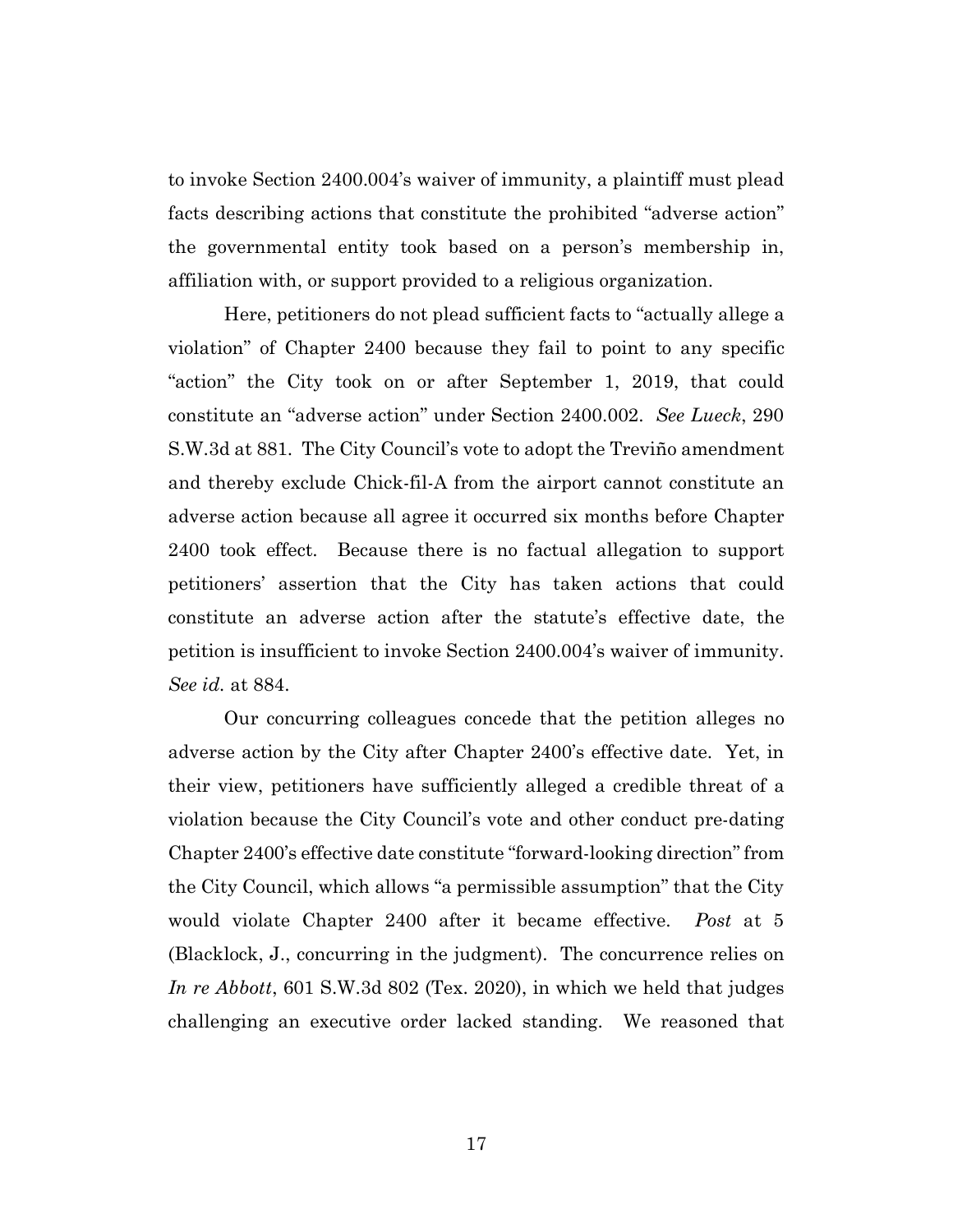although "[a] plaintiff does not need to be arrested and prosecuted before suing to challenge the constitutionality of a criminal law," he does have to allege, among other things, that a credible threat of prosecution exists. *Id.* at 812. We question the relevance of *Abbott*'s standing analysis to this immunity issue. But, more importantly, we do not think the City's March 2019 conduct standing alone permits a reasonable inference that there exists a "credible threat" of a post-September 1, 2019 adverse action against Chick-fil-A by the City. Indeed, the contrary is true. Rather than assume the City would violate Chapter 2400, we presume the City would *comply* with Chapter 2400, until the contrary is shown. *See Avelo Mortg., LLC v. Infinity Cap., LLC*, 366 S.W.3d 258, 263 (Tex. App.—Houston [14th Dist.] 2012, no pet.) ("In the absence of evidence to the contrary, it is presumed that . . . a public official discharges his duty or performs an act required by law in accordance with the law."); *Sanchez v. Tex. Indus., Inc.*, 485 S.W.2d 385, 387 (Tex. App.—Waco 1972, writ ref'd n.r.e.) ("The law presumes, until the contrary is shown, that every public official will discharge the duties imposed upon him by the law.").3 Because petitioners have not alleged a violation of Chapter 2400—and we cannot assume one—we hold that petitioners have not invoked a waiver of governmental immunity.4

<sup>3</sup> This principle coheres with similar presumptions that governmental officials will act in accordance with law. *See In re D.W.*, 249 S.W.3d 625, 635 (Tex. 2008) ("We start with the presumption that the legislature intended to comply with the United States and Texas constitutions."); *In re C.J.C.*, 603 S.W.3d 804, 820 (Tex. 2020) ("We are confident the trial court will comply; our writ [of mandamus] will issue only if it fails to [vacate its temporary orders].").

<sup>4</sup> Our concurring colleagues argue that we should infer a credible threat of a post-September 1, 2019 adverse action based on the City's argument in the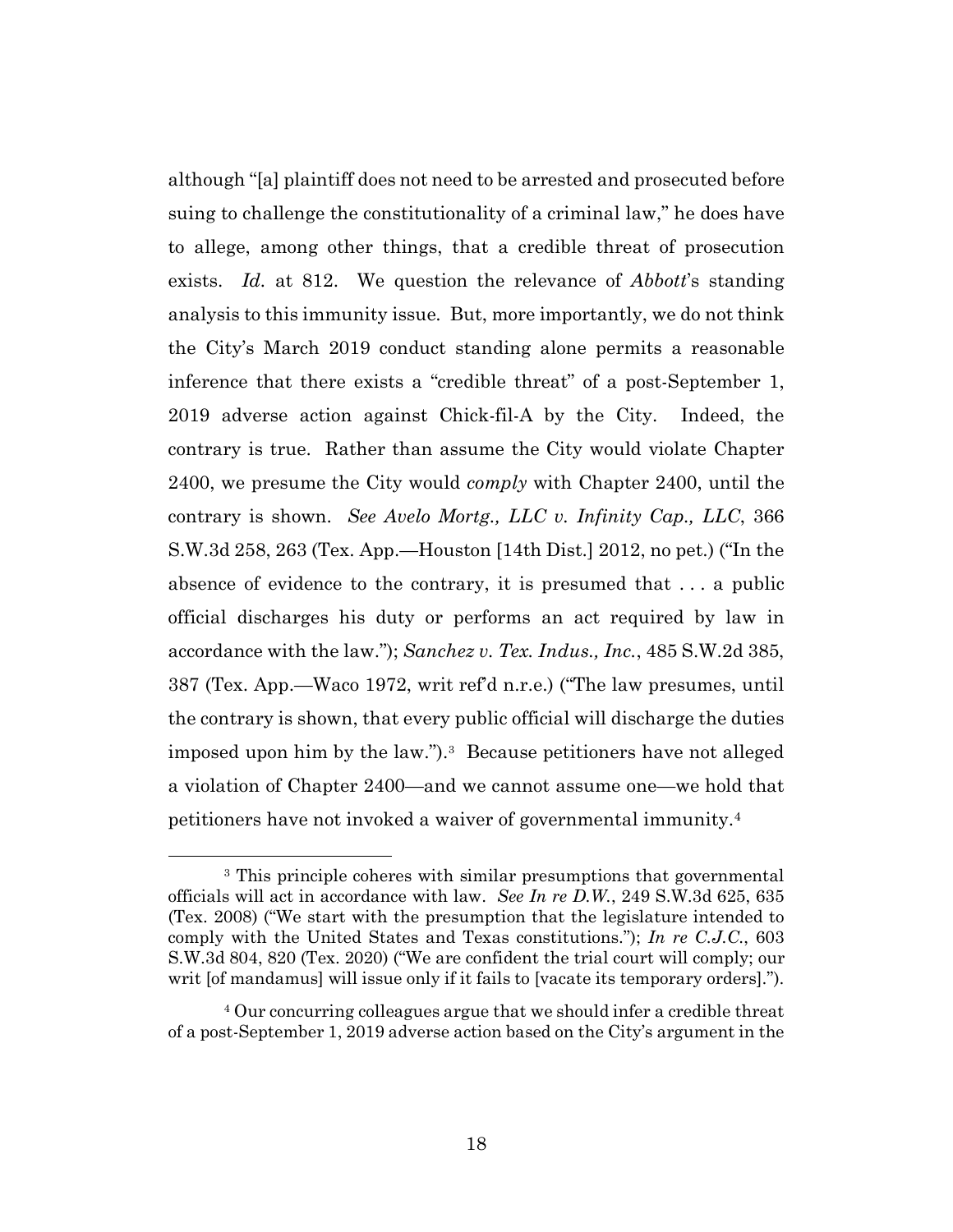The question then becomes whether petitioners are entitled to an opportunity to amend. Texas courts allow parties to replead unless their pleadings demonstrate incurable defects. *See Tex. Dep't of Transp. v. Sefzik*, 355 S.W.3d 618, 623 (Tex. 2011) ("When this Court upholds a plea to the jurisdiction on sovereign immunity grounds, we allow the plaintiff the opportunity to replead if the defect can be cured."); *City of Waco v. Kirwan*, 298 S.W.3d 618, 622 (Tex. 2009) ("The allegations found in the pleadings may either affirmatively demonstrate or negate the court's jurisdiction. If the pleadings do neither, it is an issue of pleading sufficiency and the plaintiff should be given an opportunity to amend the pleadings." (citations omitted)); *Miranda*, 133 S.W.3d at 226–27 ("If the pleadings do not contain sufficient facts to affirmatively demonstrate the trial court[']s jurisdiction but do not affirmatively demonstrate incurable defects in jurisdiction, the issue is one of pleading sufficiency and the plaintiffs should be afforded the opportunity to

court of appeals that its March 2019 vote would not have violated Chapter 2400 even if it had occurred after Chapter 2400 became effective. *Post* at 4 n.3 (noting the City argued that no "statement or action taken on March 21, 2019 would constitute a violation of Chapter 2400, even if the statute had been in effect at that time"). But we cannot abandon our longstanding, objective pleading requirements governing immunity cases based on the City's legal posturing. Our precedents do not allow parties to invoke a waiver of immunity on conclusory or barebones pleading—they require more detailed pleading that is simply absent from the petition. In the absence of such allegations, we cannot assume that the City would violate or threaten violation of Chapter 2400 after its effective date. Indeed, as our concurring colleagues concede, information outside the record suggests the City dropped its earlier opposition to Chick-fil-A's presence at the airport. *Post* at 5 n.4 (noting that "[i]nformation outside the pleadings indicates that, since the time the petition was filed, . . . the City may have dropped its opposition to Chick-fil-A's presence at the airport"). In any event, as noted below, petitioners will have the opportunity on remand to plead any details our concurring colleagues would have us infer.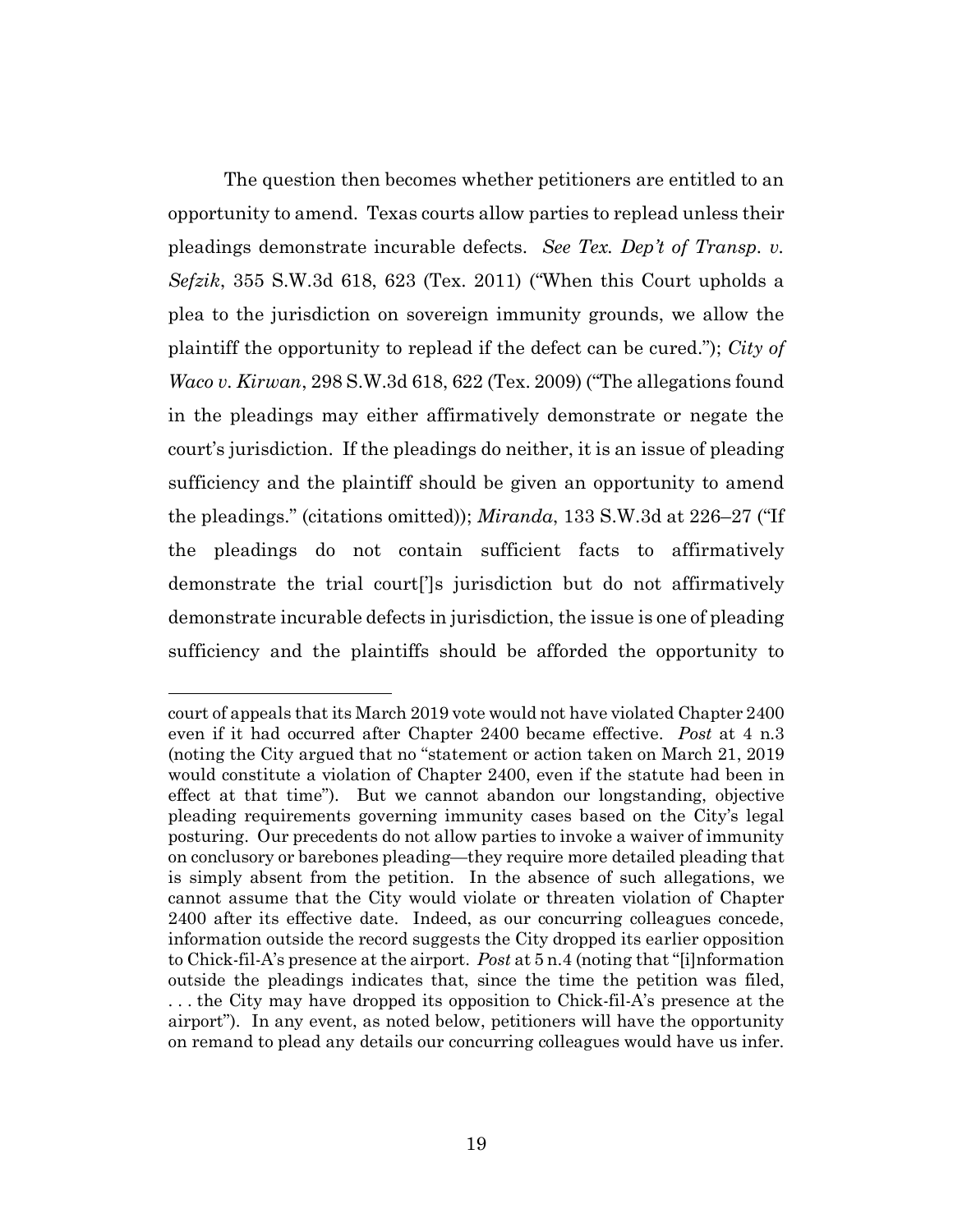amend."). Texas law does not favor striking defective pleadings without providing plaintiffs an opportunity to replead. *KSNG Architects, Inc. v. Beasley*, 109 S.W.3d 894, 898 (Tex. App.—Dallas 2003, no pet.); *see also Robinson v. Alief Indep. Sch. Dist.*, 298 S.W.3d 321, 328 (Tex. App.— Houston [14th Dist.] 2009, pet. denied) ("[T]he general rule expresses a preference to allow a plaintiff the opportunity to amend . . . ."). Thus, so long as petitioners' pleading does not affirmatively demonstrate the absence of jurisdiction, they should be given an opportunity to amend.

Petitioners' pleading does not allege sufficient facts to support their assertion that the City took an adverse action on or after September 1, 2019. But neither does the petition affirmatively negate jurisdiction. Thus, the pleading here differs from that in *Lueck*, where the plaintiff's petition affirmatively showed that his "report" was not reporting a violation of law to an appropriate law enforcement authority and, therefore, he could not allege a violation of the Whistleblower Act. 290 S.W.3d at 885. Because petitioners' pleading does not contain sufficient facts to demonstrate either the court's jurisdiction or incurable defects, petitioners should be given an opportunity to amend. *Miranda*, 133 S.W.3d at 227. This conclusion does not mean petitioners will be required to marshal evidence and prove their claim to invoke the waiver of immunity. They need only plead facts supporting the elements of the statutory cause of action—here, facts describing the "actions" the City took that constitute an alleged violation of Section 2400.002. *See Garcia*, 372 S.W.3d at 637.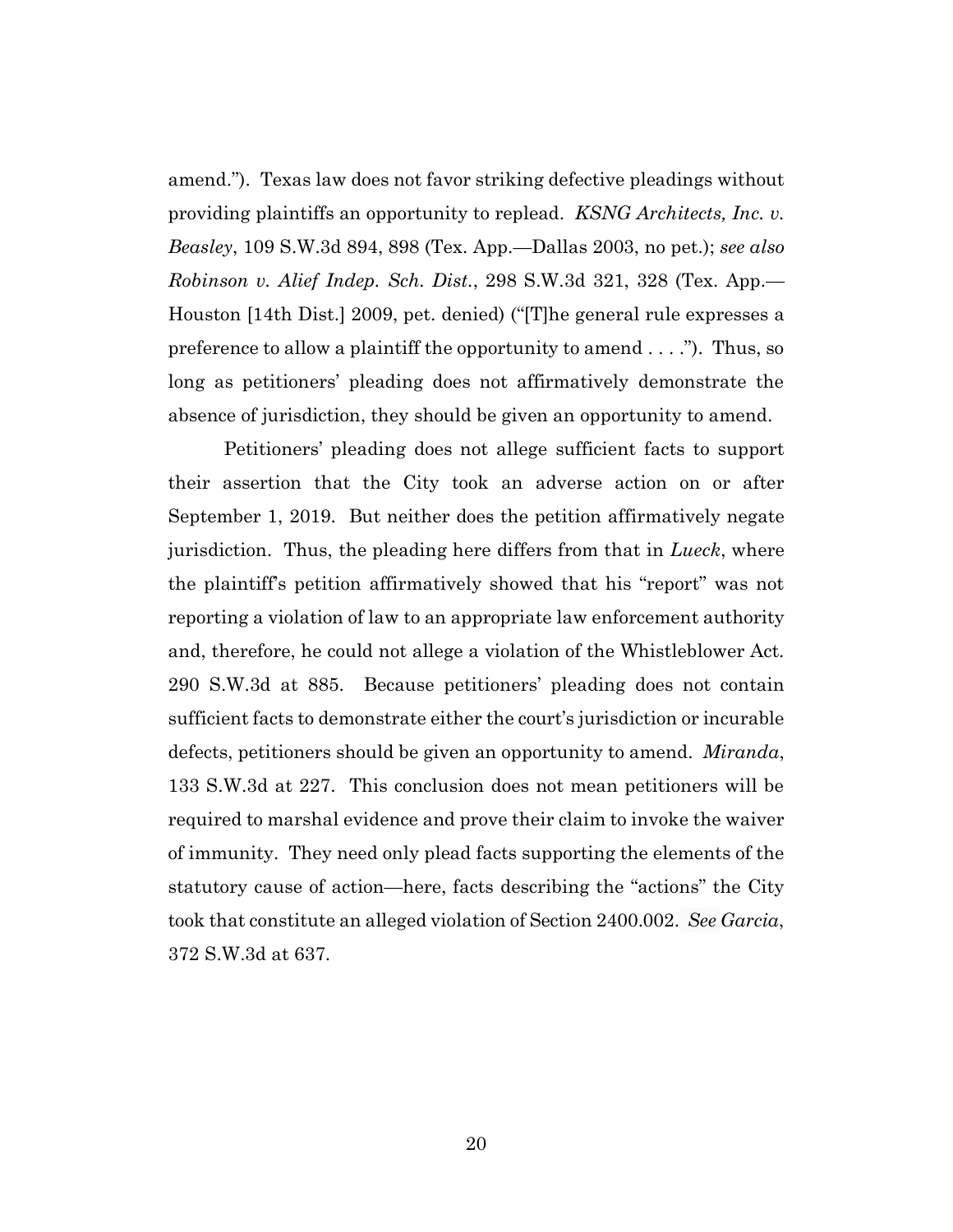#### **III. Standing**

Petitioners urge us to reach standing, which was raised in the trial court but not addressed by the court of appeals. The City argued in its Rule 91a motion that the petitioners lack standing because (1) they do not fall within the class of plaintiffs whom the Legislature has authorized to sue and (2) their injury is not a concrete, particularized injury, either actual or imminent. *See Data Foundry, Inc. v. City of Austin*, 620 S.W.3d 692, 696 (Tex. 2021) ("To maintain standing, a plaintiff must show: (1) an injury in fact that is both concrete and particularized and actual or imminent, not conjectural or hypothetical; (2) that the injury is fairly traceable to the defendant's challenged action; and (3) that it is likely, as opposed to merely speculative, that the injury will be redressed by a favorable decision."); *see also Tex. Bd. of Chiropractic Exam'rs v. Tex. Med. Ass'n*, 616 S.W.3d 558, 567 (Tex. 2021) (discussing the proper use of the term "standing"); *Pike v. Tex. EMC Mgmt., LLC*, 610 S.W.3d 763, 773–74 & nn.2–6 (Tex. 2020) (same).

Petitioners argue first that they have standing based on Section 2400.004. *See* TEX. GOV'T CODE § 2400.004 ("A person who alleges a violation of Section 2400.002 may sue the governmental entity for the relief provided under Section 2400.003."). They contend that because the Legislature created this private right of action and they fall within the class of persons authorized to sue, they need not plead an injury in fact. In their view, it matters not that petitioners themselves were not the parties excluded from the San Antonio airport. Petitioners further argue that, even if they are required to satisfy the usual standing elements, those elements are met here because "the denial of a preferred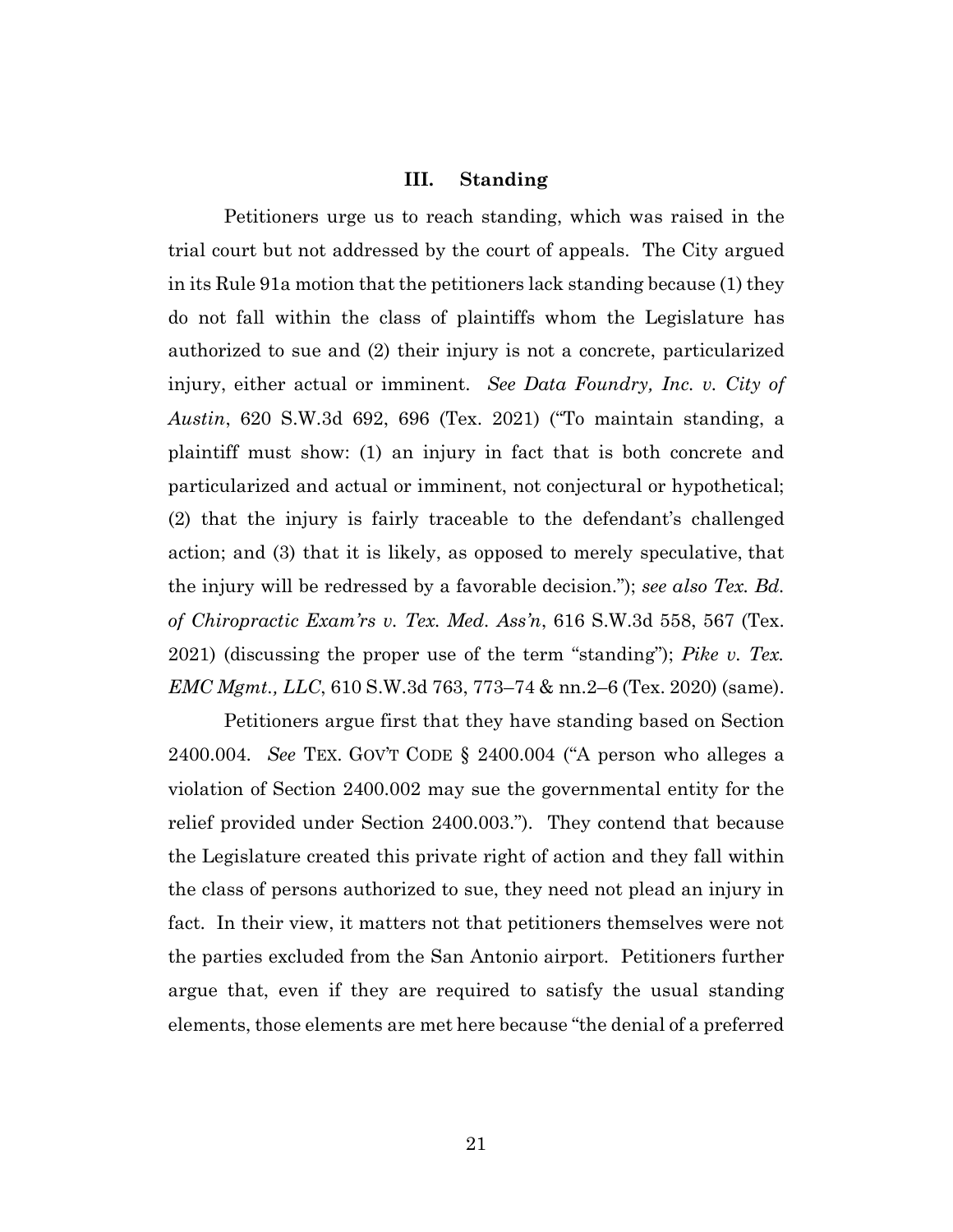eating option at the airport" is a sufficiently concrete and particularized injury.

In response, the City notes that the U.S. Supreme Court recently rejected a similar argument. *See TransUnion LLC v. Ramirez*, 141 S. Ct. 2190, 2205 (2021) ("Congress's creation of a statutory prohibition or obligation and a cause of action does not relieve courts of their responsibility to independently decide whether a plaintiff has suffered a concrete harm . . . ."). Because we have "adopted the federal requirements for standing," *Data Foundry*, 620 S.W.3d at 696, the City argues that petitioners' standing argument necessarily fails in Texas courts. The City further counters that petitioners' injuries are insufficiently concrete.

Because we hold that petitioners have not demonstrated a waiver of governmental immunity and should have the opportunity to replead, we decline petitioners' invitation to address standing at this stage. Standing should be determined based on a plaintiff's live pleading, and it would be premature for us to weigh in on the City's standing arguments before petitioners have repleaded. *See Jasek v. Tex. Dep't of Fam. & Protective Servs.*, 348 S.W.3d 523, 527 (Tex. App.—Austin 2011, no pet.) ("[A]nalysis of whether a party has standing begins with the plaintiff's live pleadings."). On remand, the trial court and the court of appeals may have an opportunity to address the important questions raised on the issue with the benefit of full briefing and argument. *See City of Fort Worth v. Rylie*, 602 S.W.3d 459, 469 (Tex. 2020) ("Because the question presents an important issue of first impression in this Court, we decline to address the question in the first instance and defer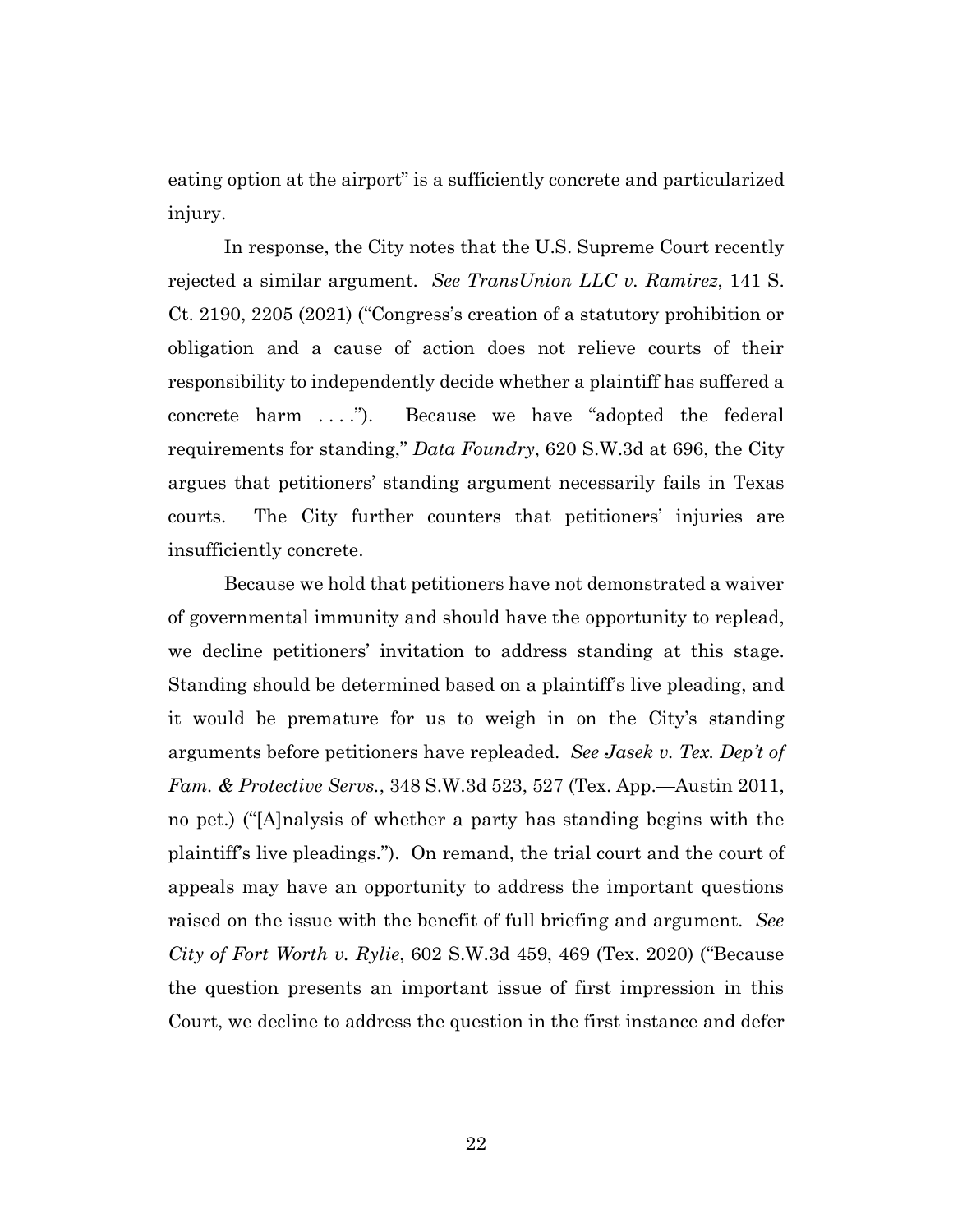instead for the court of appeals to address it after full briefing and argument by the parties."); *Wasson Ints.*, 489 S.W.3d at 439 (remanding case for "court of appeals to address [unaddressed] questions in the first instance").<sup>5</sup>

## **IV. Conclusion**

Government Code Section 2400.004 requires more than conclusory references to the statute's elements. To invoke the waiver of immunity, a plaintiff must plead sufficient facts to actually allege a violation of Section 2400.002. We hold that petitioners' pleading does not allege sufficient facts to invoke Chapter 2400's waiver of governmental immunity. But because the pleading also does not affirmatively negate jurisdiction, petitioners are entitled to an opportunity to replead. Accordingly, we reverse the court of appeals' judgment dismissing the case for lack of jurisdiction and remand to the trial court to give them that opportunity.

<sup>5</sup> Finally, we note this case may present another jurisdictional issue that has not yet been addressed and should be considered on remand: whether Chick-fil-A's public statement that it is no longer interested in pursuing a space in the San Antonio airport renders the case moot. Acacia Coronado, *Chick-fil-A no longer pursuing restaurant at San Antonio airport after chain's plans denied more than a year ago*, USA TODAY, Sept. 14, 2020. Our courts address issues concerning subject-matter jurisdiction sua sponte. *See State ex rel. Best v. Harper*, 562 S.W.3d 1, 6–7 (Tex. 2018) ("Harper argues we cannot address mootness at all because the trial court's record contains no evidence that he lost his reelection bid . . . . But we must consider issues affecting our jurisdiction sua sponte.").